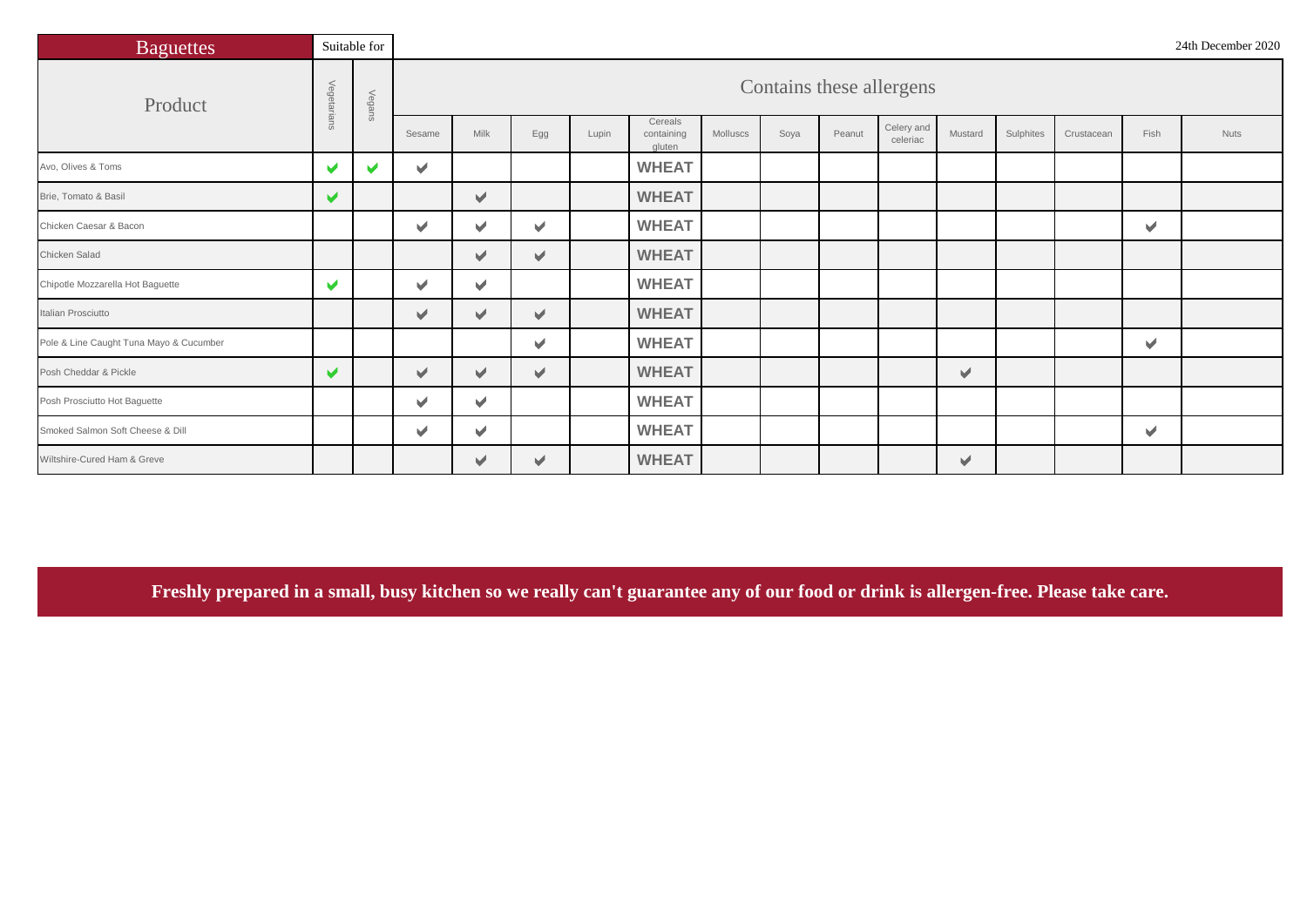| <b>Breakfast</b>                                 |                       | Suitable for          |        |                       |                       |       |                                 |          |      |                          |                        |         |           |            |        | 24th December 2020 |
|--------------------------------------------------|-----------------------|-----------------------|--------|-----------------------|-----------------------|-------|---------------------------------|----------|------|--------------------------|------------------------|---------|-----------|------------|--------|--------------------|
| Product                                          | Vegetarians           | Vegans                |        |                       |                       |       |                                 |          |      | Contains these allergens |                        |         |           |            |        |                    |
|                                                  |                       |                       | Sesame | Milk                  | Egg                   | Lupin | Cereals<br>containing<br>gluten | Molluscs | Soya | Peanut                   | Celery and<br>celeriac | Mustard | Sulphites | Crustacean | Fish   | <b>Nuts</b>        |
| Acai & Almond Butter Bowl                        | V                     | $\blacktriangleright$ |        |                       |                       |       | <b>OAT</b>                      |          |      |                          |                        |         |           |            |        | <b>ALMOND</b>      |
| <b>Almond Croissant</b>                          | ✔                     |                       |        | ✔                     | ✔                     |       | <b>WHEAT</b>                    |          |      |                          |                        |         |           |            |        | <b>ALMOND</b>      |
| Bacon & Egg Brioche                              |                       |                       |        | v                     | $\blacktriangleright$ |       | <b>WHEAT</b>                    |          |      |                          |                        |         |           |            |        |                    |
| Banana & Honey Bowl                              | $\blacktriangledown$  |                       |        | $\blacktriangleright$ |                       |       | <b>OAT</b>                      |          |      |                          |                        |         |           |            |        |                    |
| <b>Bircher Muesli</b>                            | V                     |                       |        | $\mathbf{v}$          |                       |       | <b>OAT</b>                      |          |      |                          |                        |         |           |            |        | <b>PISTACHIO</b>   |
| Breakfast Free-Range Egg Mayo & Avocado          | $\blacktriangleright$ |                       |        |                       | V                     |       | <b>WHEAT</b>                    |          |      |                          |                        |         |           |            |        |                    |
| Breakfast Free-Range Egg Mayo & Bacon            |                       |                       |        |                       | $\blacktriangleright$ |       | <b>WHEAT</b>                    |          |      |                          |                        |         |           |            |        |                    |
| Breakfast Free-Range Egg Mayo & Roasted Tomatoes | ✔                     |                       |        |                       | ✔                     |       | <b>WHEAT</b>                    |          |      |                          |                        |         |           |            |        |                    |
| Breakfast Free-Range Egg Mayo & Smoked Salmon    |                       |                       |        |                       | ✔                     |       | <b>WHEAT</b>                    |          |      |                          |                        | v.      |           |            | $\vee$ |                    |
| Chocolate & Hazelnut Croissant                   | $\blacktriangleright$ |                       |        | $\blacktriangleright$ | V                     |       | <b>WHEAT</b>                    |          | V    |                          |                        |         |           |            |        | <b>HAZELNUT</b>    |
| Cinnamon Danish                                  | ✔                     |                       |        | $\blacktriangleright$ | $\blacktriangleright$ |       | <b>WHEAT</b>                    |          |      |                          |                        |         |           |            |        |                    |
| Five Berry Bowl                                  | $\blacktriangleright$ |                       |        | $\blacktriangleright$ |                       |       | <b>OAT</b>                      |          |      |                          |                        |         |           |            |        |                    |
| Five Berry Pot                                   | ✔                     |                       |        | $\blacktriangleright$ |                       |       |                                 |          |      |                          |                        |         |           |            |        |                    |
| French Butter Croissant                          | ✔                     |                       |        | v                     | V                     |       | <b>WHEAT</b>                    |          |      |                          |                        |         |           |            |        |                    |
| Ham, Cheese, Tomato & Bacon Croissant            |                       |                       |        | $\blacktriangleright$ | ✔                     |       | <b>WHEAT</b>                    |          |      |                          |                        |         |           |            |        |                    |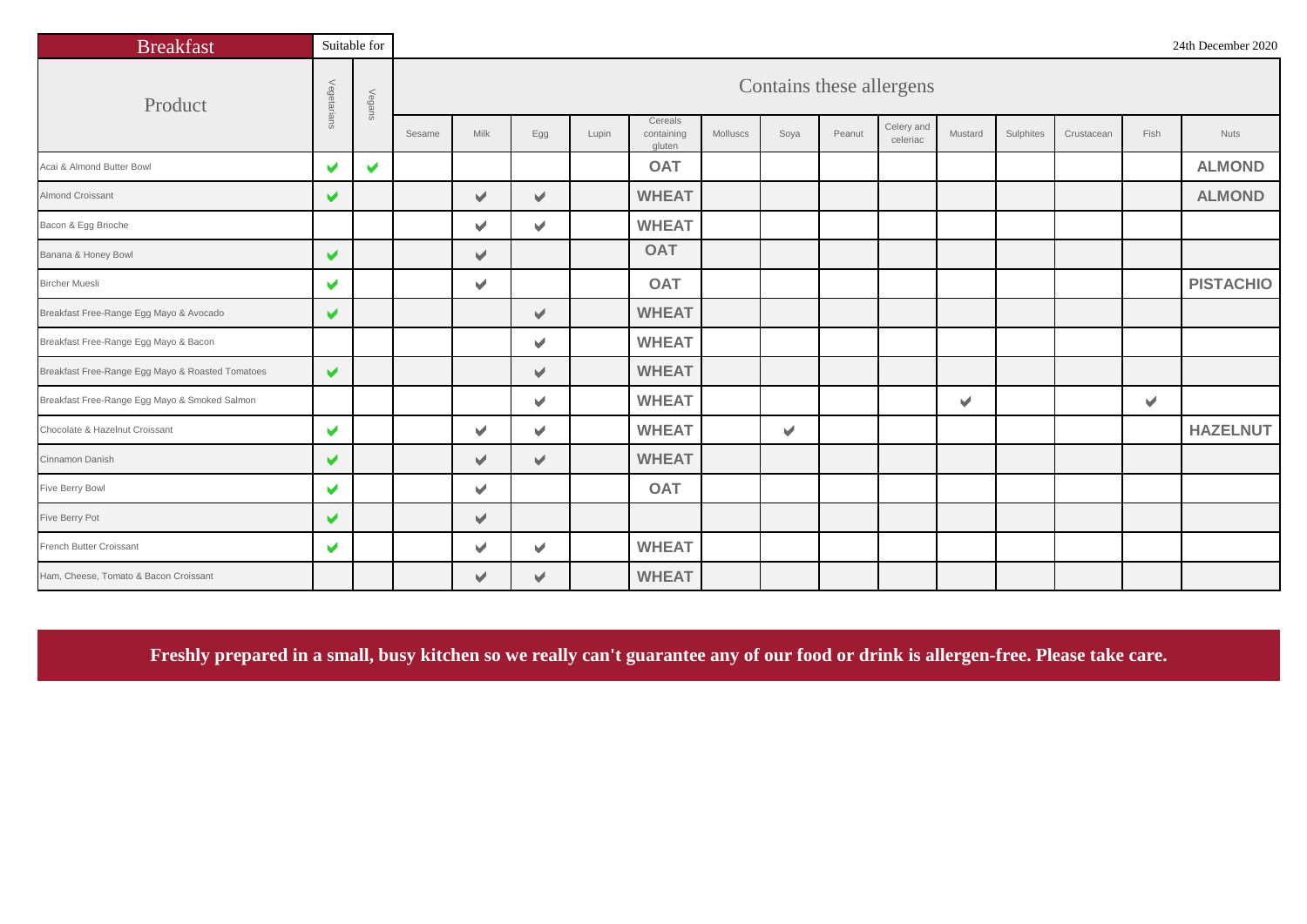| <b>Breakfast</b>                     |                       | Suitable for |        |                       |                      |       |                                 |          |      |                          |                        |         |           |            |      | 24th December 2020 |
|--------------------------------------|-----------------------|--------------|--------|-----------------------|----------------------|-------|---------------------------------|----------|------|--------------------------|------------------------|---------|-----------|------------|------|--------------------|
| Product                              | Vegetarians           | Vegans       |        |                       |                      |       |                                 |          |      | Contains these allergens |                        |         |           |            |      |                    |
|                                      |                       |              | Sesame | Milk                  | Egg                  | Lupin | Cereals<br>containing<br>gluten | Molluscs | Soya | Peanut                   | Celery and<br>celeriac | Mustard | Sulphites | Crustacean | Fish | <b>Nuts</b>        |
| Honey Granola Pot                    | $\blacktriangledown$  |              |        | $\blacktriangleright$ |                      |       | <b>OAT</b>                      |          |      |                          |                        |         |           |            |      |                    |
| Mozzarella & Tomato Croissant        | $\blacktriangledown$  |              |        | $\blacktriangledown$  | $\blacktriangledown$ |       | <b>WHEAT</b>                    |          |      |                          |                        |         |           |            |      |                    |
| Pain aux Raisins                     | $\blacktriangledown$  |              |        | $\blacktriangleright$ | $\blacktriangledown$ |       | <b>WHEAT</b>                    |          |      |                          |                        |         |           |            |      |                    |
| Porridge Topping - Compote           | $\blacktriangledown$  | ✔            |        |                       |                      |       |                                 |          |      |                          |                        |         |           |            |      |                    |
| Porridge Topping - Cranberry & Seeds | $\blacktriangleright$ | V            |        |                       |                      |       |                                 |          |      |                          |                        |         |           |            |      |                    |
| Porridge Topping - Honey             | $\blacktriangledown$  |              |        |                       |                      |       |                                 |          |      |                          |                        |         |           |            |      |                    |
| Pret's Bacon Brioche                 |                       |              |        | $\blacktriangleright$ | V                    |       | <b>WHEAT</b>                    |          |      |                          |                        |         |           |            |      |                    |
| Pret's Coconut Porridge              | $\blacktriangledown$  | ✔            |        |                       |                      |       |                                 |          |      |                          |                        |         |           |            |      |                    |
| Pret's Proper Porridge               | $\blacktriangleright$ |              |        | $\mathbf{v}$          |                      |       | <b>OAT</b>                      |          |      |                          |                        |         |           |            |      |                    |
| Pret's Veggie Brioche                | $\blacktriangleright$ |              |        | $\blacktriangleright$ | $\blacktriangledown$ |       | <b>WHEAT</b>                    |          |      |                          |                        |         |           |            |      |                    |
| Sausage & Egg Brioche                |                       |              |        | $\blacktriangledown$  | V                    |       | <b>WHEAT</b>                    |          |      |                          |                        |         |           |            |      |                    |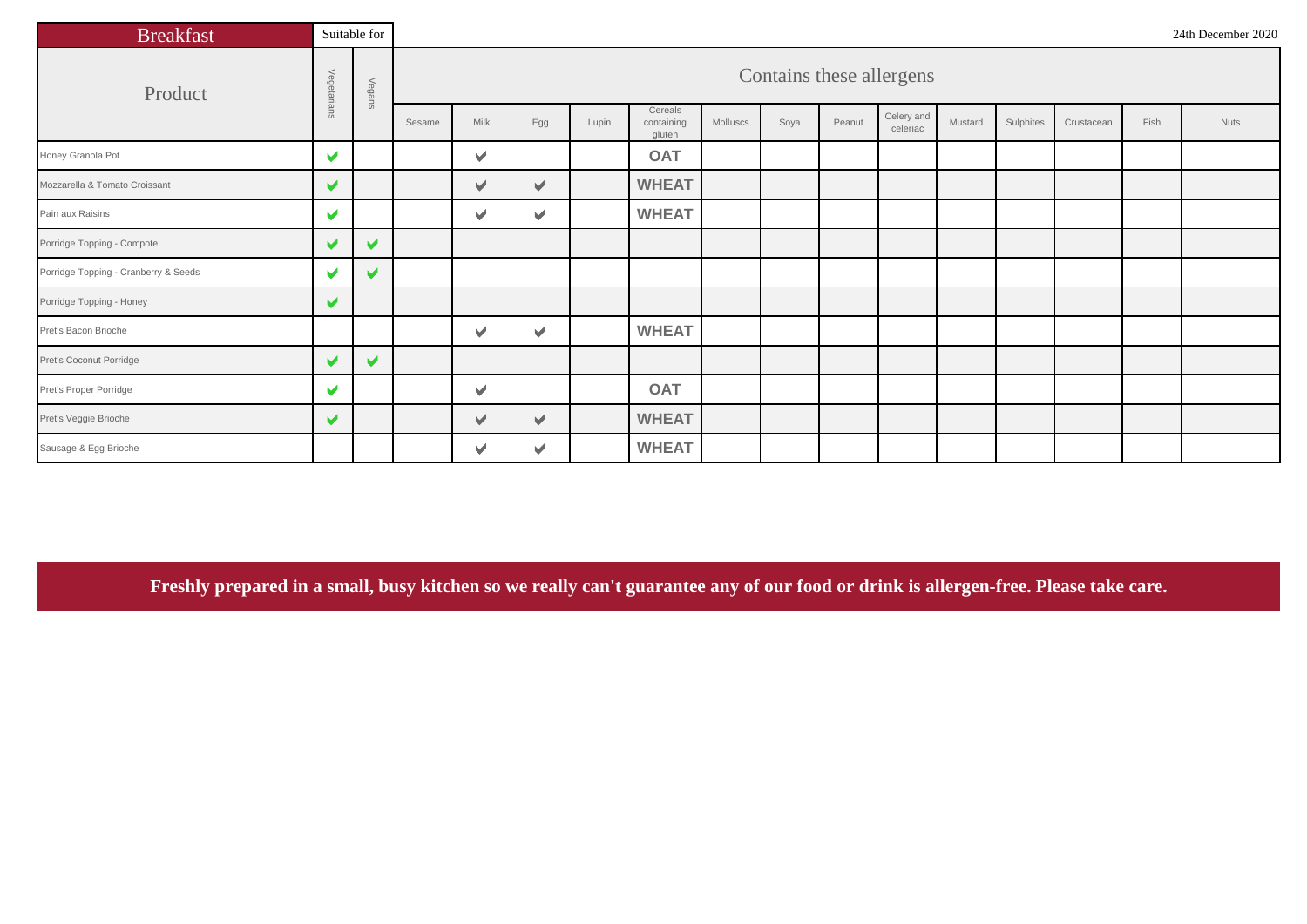| <b>Cold Drinks</b>                     |                       | Suitable for         |        |      |                                    |       |                                 |          |      |                          |                        |         |           |            |      | 24th December 2020 |
|----------------------------------------|-----------------------|----------------------|--------|------|------------------------------------|-------|---------------------------------|----------|------|--------------------------|------------------------|---------|-----------|------------|------|--------------------|
| Product                                | Vegetarians           | Vegans               |        |      |                                    |       |                                 |          |      | Contains these allergens |                        |         |           |            |      |                    |
|                                        |                       |                      | Sesame | Milk | $\mathsf{E} \mathsf{g} \mathsf{g}$ | Lupin | Cereals<br>containing<br>gluten | Molluscs | Soya | Peanut                   | Celery and<br>celeriac | Mustard | Sulphites | Crustacean | Fish | <b>Nuts</b>        |
| Apple Juice                            | ✔                     | ✔                    |        |      |                                    |       |                                 |          |      |                          |                        |         |           |            |      |                    |
| Coke                                   | V                     | V                    |        |      |                                    |       |                                 |          |      |                          |                        |         |           |            |      |                    |
| Cranberry & Raspberry Pure Pret Still  | $\blacktriangleright$ | ✔                    |        |      |                                    |       |                                 |          |      |                          |                        |         |           |            |      |                    |
| Daily Greens                           | V                     | V                    |        |      |                                    |       |                                 |          |      |                          |                        |         |           |            |      |                    |
| <b>Ginger Beets</b>                    | ✔                     | ✔                    |        |      |                                    |       |                                 |          |      |                          |                        |         |           |            |      |                    |
| Ginger Shot                            | $\blacktriangledown$  | $\blacktriangledown$ |        |      |                                    |       |                                 |          |      |                          |                        |         |           |            |      |                    |
| Green Tea & Peach Pure Pret Still      | ✔                     | V                    |        |      |                                    |       |                                 |          |      |                          |                        |         |           |            |      |                    |
| <b>Hot Shot</b>                        | $\blacktriangleright$ |                      |        |      |                                    |       |                                 |          |      |                          |                        |         |           |            |      |                    |
| Orange Juice Cup                       | ✔                     |                      |        |      |                                    |       |                                 |          |      |                          |                        |         |           |            |      |                    |
| Lemon & Ginger Pure Pret Still         | V                     | V                    |        |      |                                    |       |                                 |          |      |                          |                        |         |           |            |      |                    |
| Mango Smoothie Juice                   | $\blacktriangleright$ |                      |        |      |                                    |       |                                 |          |      |                          |                        |         |           |            |      |                    |
| Orange & Passion Fruit Pure Pret Still | $\blacktriangleright$ | $\blacktriangledown$ |        |      |                                    |       |                                 |          |      |                          |                        |         |           |            |      |                    |
| PP Apple Fizz                          | $\blacktriangleright$ |                      |        |      |                                    |       |                                 |          |      |                          |                        |         |           |            |      |                    |

**We can't guarantee any of our products are suitable for those with allergies due to a high risk of cross contamination. Our vegan products are made to a vegan recipe but are not suitable for those with dairy and egg allergies.**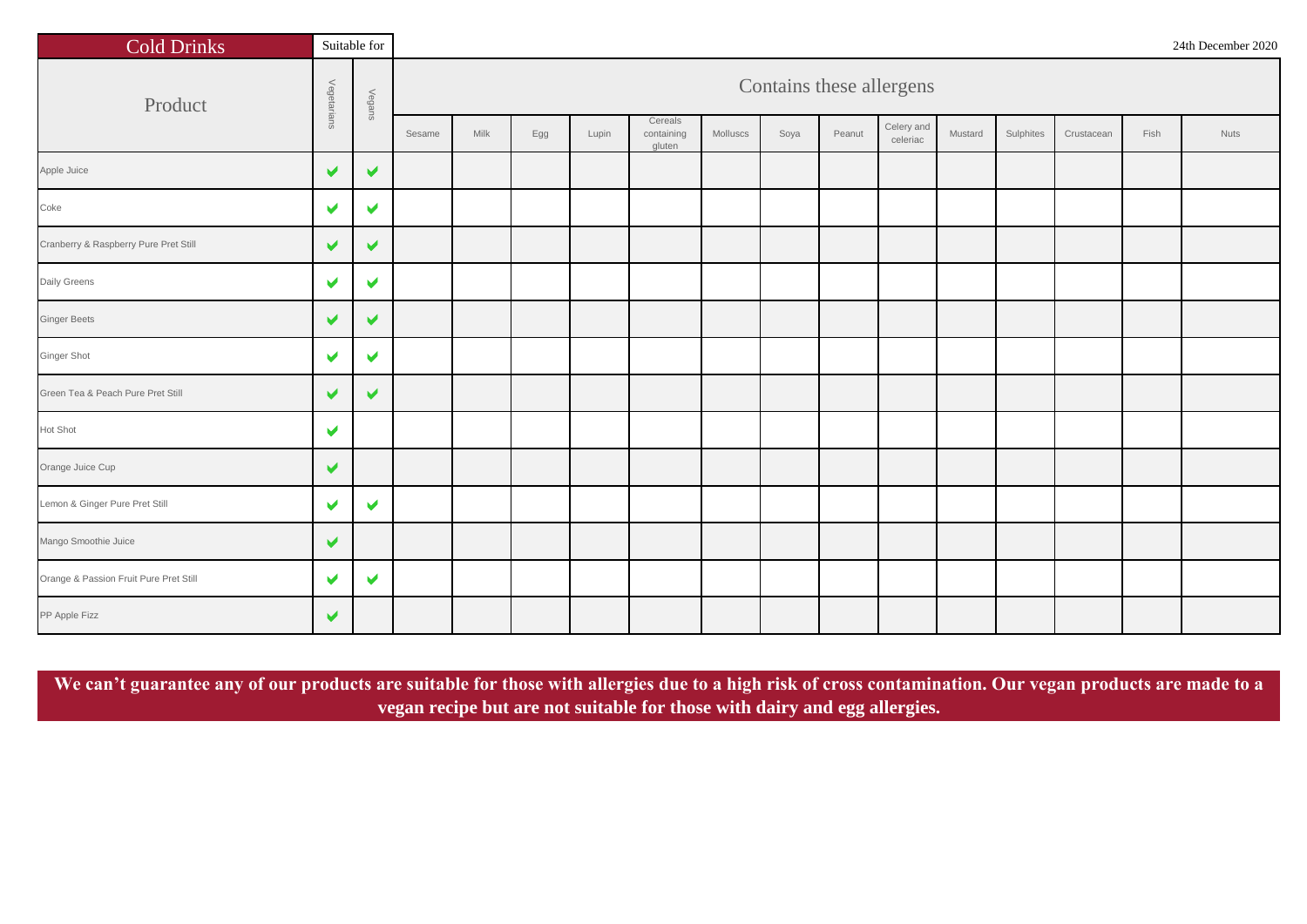| <b>Cold Drinks</b>             |                      | Suitable for         |        |      |                                    |       |                                 |          |      |                          |                        |         |           |            |      | 24th December 2020 |
|--------------------------------|----------------------|----------------------|--------|------|------------------------------------|-------|---------------------------------|----------|------|--------------------------|------------------------|---------|-----------|------------|------|--------------------|
| Product                        | Vegetarians          | Vegans               |        |      |                                    |       |                                 |          |      | Contains these allergens |                        |         |           |            |      |                    |
|                                |                      |                      | Sesame | Milk | $\mathsf{E} \mathsf{g} \mathsf{g}$ | Lupin | Cereals<br>containing<br>gluten | Molluscs | Soya | Peanut                   | Celery and<br>celeriac | Mustard | Sulphites | Crustacean | Fish | Nuts               |
| PP Ginger Beer                 | V                    |                      |        |      |                                    |       |                                 |          |      |                          |                        |         |           |            |      |                    |
| PP Grape & Elderflower         | $\blacktriangledown$ |                      |        |      |                                    |       |                                 |          |      |                          |                        |         |           |            |      |                    |
| PP Tea Yoga Bunny              | ✔                    |                      |        |      |                                    |       |                                 |          |      |                          |                        |         |           |            |      |                    |
| PP Rubarb Lemonade             | V                    |                      |        |      |                                    |       |                                 |          |      |                          |                        |         |           |            |      |                    |
| Henniez Sparkling Spring Water | V                    | ✔                    |        |      |                                    |       |                                 |          |      |                          |                        |         |           |            |      |                    |
| Henniez Still Water 500ml      | ✔                    | V                    |        |      |                                    |       |                                 |          |      |                          |                        |         |           |            |      |                    |
| Still Water 750ml              | V                    | V.                   |        |      |                                    |       |                                 |          |      |                          |                        |         |           |            |      |                    |
| Vitamin Volcano                | V                    |                      |        |      |                                    |       |                                 |          |      |                          |                        |         |           |            |      |                    |
| Wine - Processco               | ✔                    |                      |        |      |                                    |       |                                 |          |      |                          |                        |         |           |            |      |                    |
| Wine - Red                     | $\blacktriangledown$ |                      |        |      |                                    |       |                                 |          |      |                          |                        |         |           |            |      |                    |
| <b>Green Power</b>             | V                    | $\blacktriangledown$ |        |      |                                    |       |                                 |          |      |                          |                        |         |           |            |      |                    |
| <b>Tropical Fruit Blast</b>    | V                    | ✔                    |        |      |                                    |       |                                 |          |      |                          |                        |         |           |            |      |                    |
| Carrot and Ginger Boost        | $\blacktriangledown$ | $\blacktriangledown$ |        |      |                                    |       |                                 |          |      |                          |                        |         |           |            |      |                    |
| Wine - White                   | V                    |                      |        |      |                                    |       |                                 |          |      |                          |                        |         |           |            |      |                    |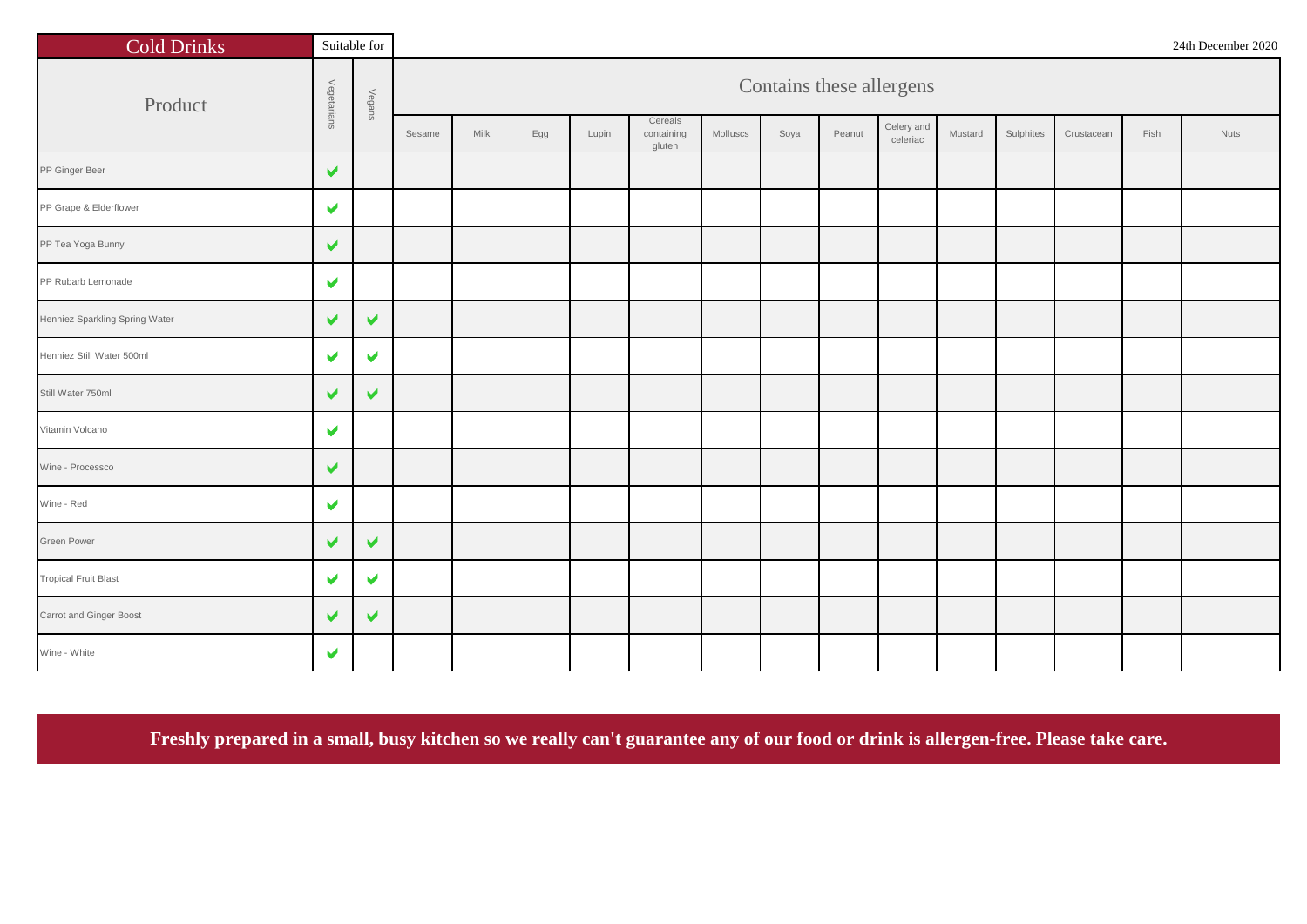| Fruit             |                          | Suitable for          |        |      |     |       |                                 |          |      |                          |                        |         |           |            |      | 24th December 2020 |
|-------------------|--------------------------|-----------------------|--------|------|-----|-------|---------------------------------|----------|------|--------------------------|------------------------|---------|-----------|------------|------|--------------------|
| Product           | Vegetal<br>$\frac{1}{6}$ | Vegans                |        |      |     |       |                                 |          |      | Contains these allergens |                        |         |           |            |      |                    |
|                   | $\vec{r}$                |                       | Sesame | Milk | Egg | Lupin | Cereals<br>containing<br>gluten | Molluscs | Soya | Peanut                   | Celery and<br>celeriac | Mustard | Sulphites | Crustacean | Fish | <b>Nuts</b>        |
| Apple             | $\blacktriangleright$    | $\blacktriangleright$ |        |      |     |       |                                 |          |      |                          |                        |         |           |            |      |                    |
| Banana            | M                        | M                     |        |      |     |       |                                 |          |      |                          |                        |         |           |            |      |                    |
| Mango & Lime      | $\overline{\phantom{0}}$ |                       |        |      |     |       |                                 |          |      |                          |                        |         |           |            |      |                    |
| Pineapple & Lime  | $\overline{\phantom{0}}$ |                       |        |      |     |       |                                 |          |      |                          |                        |         |           |            |      |                    |
| SuperFruit Salad  | M                        | $\blacktriangleright$ |        |      |     |       |                                 |          |      |                          |                        |         |           |            |      |                    |
| Watermelon & Lime | $\blacktriangleright$    |                       |        |      |     |       |                                 |          |      |                          |                        |         |           |            |      |                    |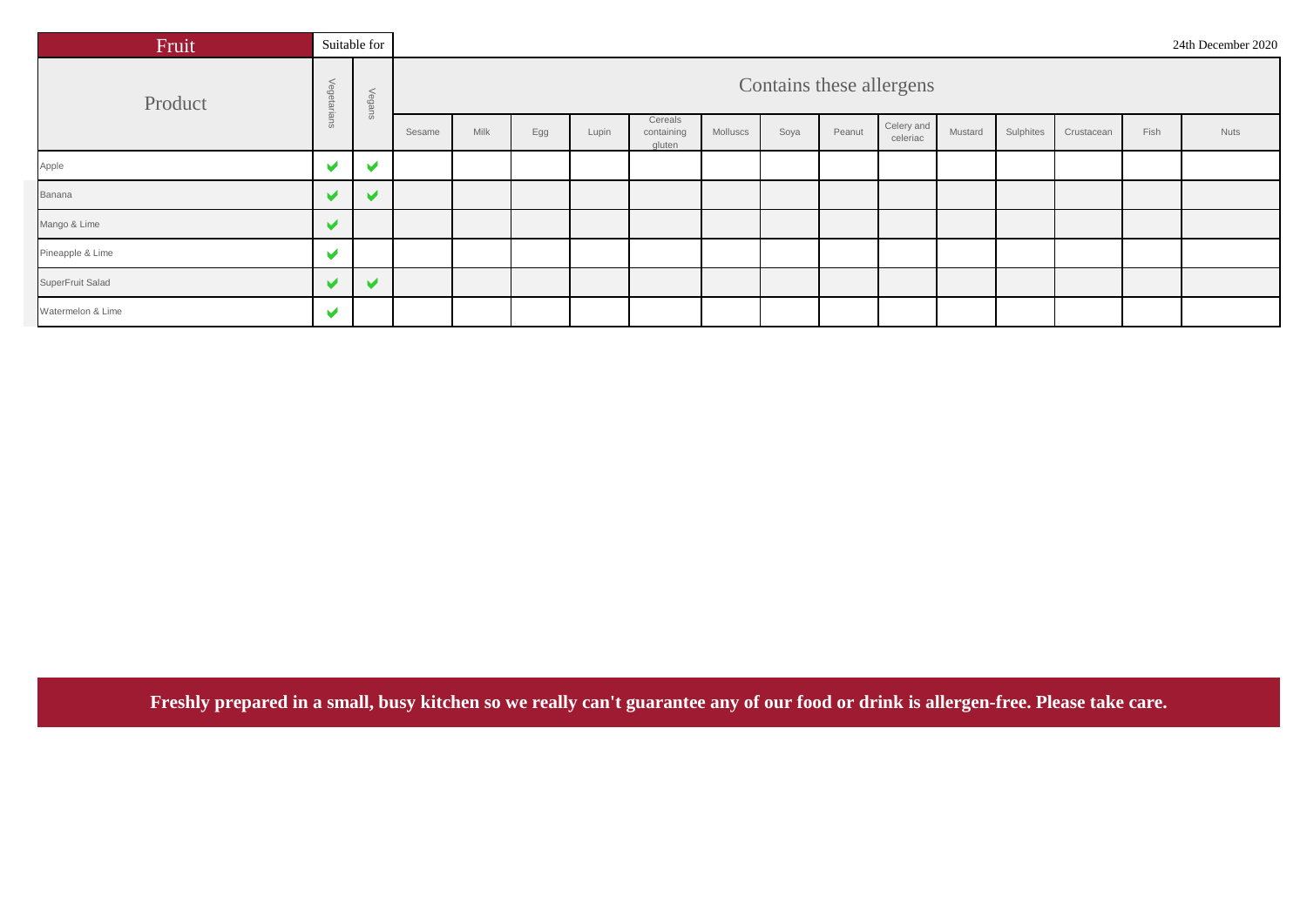| Pret's Hot                       |                       | Suitable for |        |                       |                       |       |                                         |          |      |                          |                        |         |           |            |      | 24th December 2020 |
|----------------------------------|-----------------------|--------------|--------|-----------------------|-----------------------|-------|-----------------------------------------|----------|------|--------------------------|------------------------|---------|-----------|------------|------|--------------------|
| Product                          | Vegetarians           | Vegans       |        |                       |                       |       |                                         |          |      | Contains these allergens |                        |         |           |            |      |                    |
|                                  |                       |              | Sesame | Milk                  | Egg                   | Lupin | Cereals<br>containing<br>gluten         | Molluscs | Soya | Peanut                   | Celery and<br>celeriac | Mustard | Sulphites | Crustacean | Fish | <b>Nuts</b>        |
| Brie, Avocado & Tomato Toastie   |                       |              | v      | V                     |                       |       | OAT,<br>RYE,<br>WHEAT,<br><b>BARLEY</b> |          |      |                          |                        |         |           |            |      |                    |
| Falafel & Halloumi Hot Wrap      | $\blacktriangledown$  |              |        | $\blacktriangleright$ |                       |       | WHEAT,<br><b>RYE</b>                    |          |      |                          |                        |         |           |            |      |                    |
| Ham, Cheese & Mustard Toastie    |                       |              | w      | ✔                     | ✔                     |       | OAT,<br>RYE,<br>WHEAT,<br><b>BARLEY</b> |          |      |                          |                        | V       |           |            |      |                    |
| Macaroni Cheese, Spinach & Cauli | $\blacktriangledown$  |              |        | $\blacktriangleright$ |                       |       | <b>WHEAT</b>                            |          |      |                          |                        |         |           |            |      |                    |
| Macaroni Cheese Prosciutto       |                       |              |        | $\blacktriangleright$ |                       |       | <b>WHEAT</b>                            |          |      |                          |                        |         |           |            |      |                    |
| Spicy Chicken Hot Wrap           |                       |              |        | V                     |                       |       | WHEAT,<br><b>RYE</b>                    |          |      |                          |                        |         |           |            |      |                    |
| Swedish Meatball Hot Wrap        |                       |              |        | $\blacktriangledown$  |                       |       | WHEAT,<br><b>RYE</b>                    |          |      |                          |                        |         |           |            |      |                    |
| Tuna Melt Toastie                |                       |              |        | V                     | ✔                     |       | OAT,<br>RYE,<br>WHEAT,<br><b>BARLEY</b> |          |      |                          |                        |         |           |            | V    |                    |
| Vegetable Quiche                 | $\blacktriangleright$ |              |        | v                     | $\blacktriangleright$ |       | <b>WHEAT</b>                            |          | v    |                          |                        | V       |           |            |      | <b>NUTS</b>        |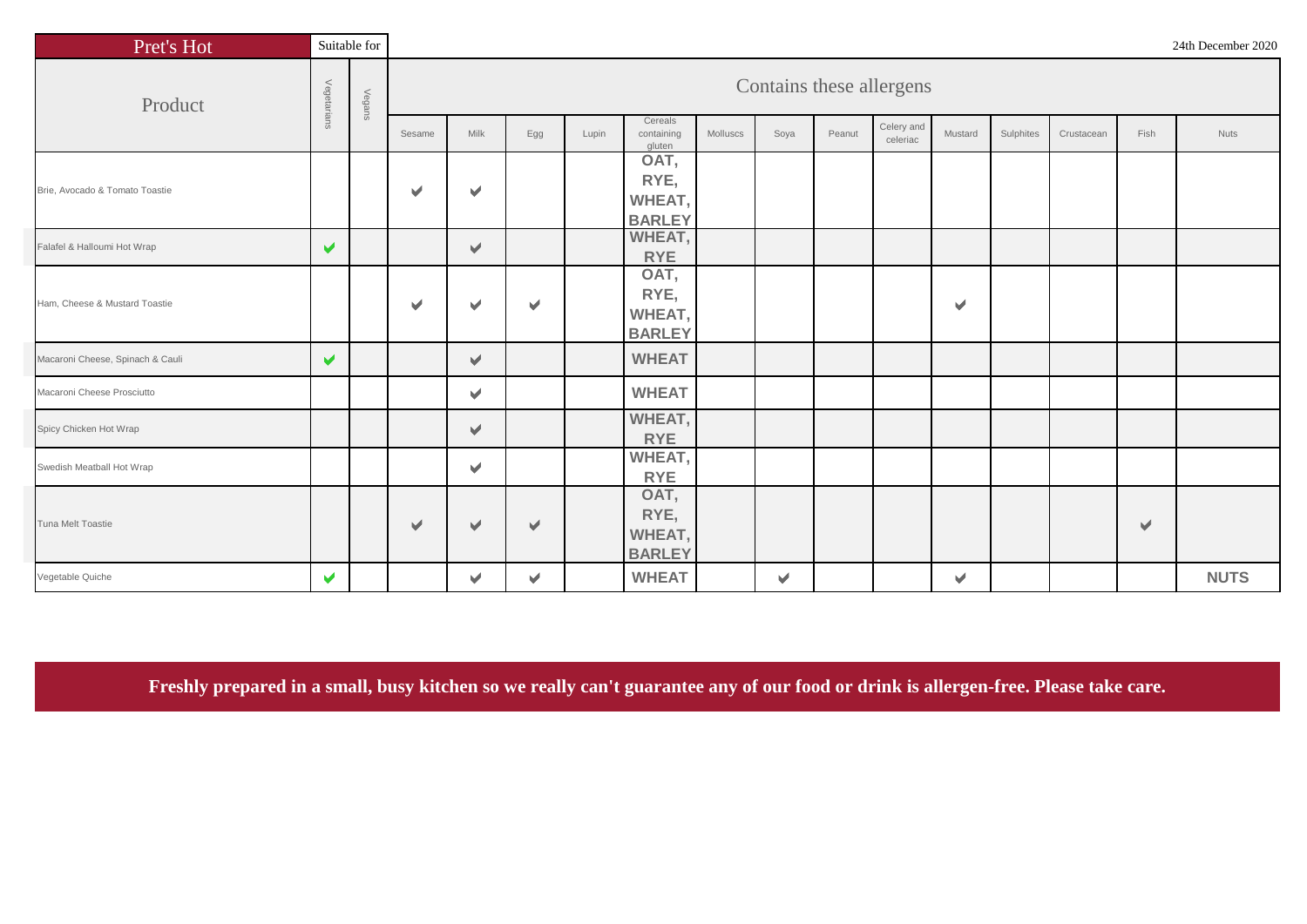| <b>Salads</b>                          |                       | Suitable for          |                       |      |                       |       |                                 |          |      |        |                          |         |           |            |                       | 24th December 2020 |
|----------------------------------------|-----------------------|-----------------------|-----------------------|------|-----------------------|-------|---------------------------------|----------|------|--------|--------------------------|---------|-----------|------------|-----------------------|--------------------|
| Product                                | Vegetarians           | Vegans                |                       |      |                       |       |                                 |          |      |        | Contains these allergens |         |           |            |                       |                    |
|                                        |                       |                       | Sesame                | Milk | Egg                   | Lupin | Cereals<br>containing<br>gluten | Molluscs | Soya | Peanut | Celery and<br>celeriac   | Mustard | Sulphites | Crustacean | Fish                  | <b>Nuts</b>        |
| Chef's Italian Chicken Salad           |                       |                       |                       | V    | $\blacktriangledown$  |       |                                 |          |      |        |                          | V       |           |            | $\blacktriangledown$  | <b>PISTACHIO</b>   |
| Crayfish & Avocado No Bread            |                       |                       |                       |      |                       |       |                                 |          |      |        |                          | ✔       |           | V          |                       |                    |
| Dijon French Dressing                  | $\blacktriangleright$ | V                     |                       |      |                       |       |                                 |          |      |        |                          | V       |           |            |                       |                    |
| Egg & Avocado Protein Pot              | $\blacktriangleright$ |                       |                       |      | ✔                     |       |                                 |          |      |        |                          |         |           |            |                       |                    |
| Egg & Spinach Protein Pot              | $\blacktriangleright$ |                       |                       |      | $\blacktriangleright$ |       |                                 |          |      |        |                          |         |           |            |                       |                    |
| Pret's Greek Salad                     | $\blacktriangleright$ |                       |                       | V    | $\blacktriangledown$  |       |                                 |          |      |        |                          |         | V         |            |                       |                    |
| Pret's Protein Box (Bang Bang Chicken) |                       |                       | $\blacktriangleright$ |      | $\blacktriangledown$  |       |                                 |          | V    |        |                          |         |           |            |                       |                    |
| Smoked Salmon & Egg Protein Pot        |                       |                       |                       |      | V                     |       |                                 |          |      |        |                          |         |           |            | $\blacktriangleright$ |                    |
| Smoked Salmon Protein Box              |                       |                       |                       |      | $\blacktriangledown$  |       |                                 |          | V    |        |                          |         |           |            | V                     |                    |
| Mezze Salad                            | ✔                     | $\blacktriangleright$ | V                     |      |                       |       |                                 |          |      |        |                          | ✔       |           |            |                       |                    |
| Tuna Nicoise Salad                     |                       |                       |                       |      | $\blacktriangledown$  |       |                                 |          |      |        |                          | v       |           |            | $\blacktriangleright$ |                    |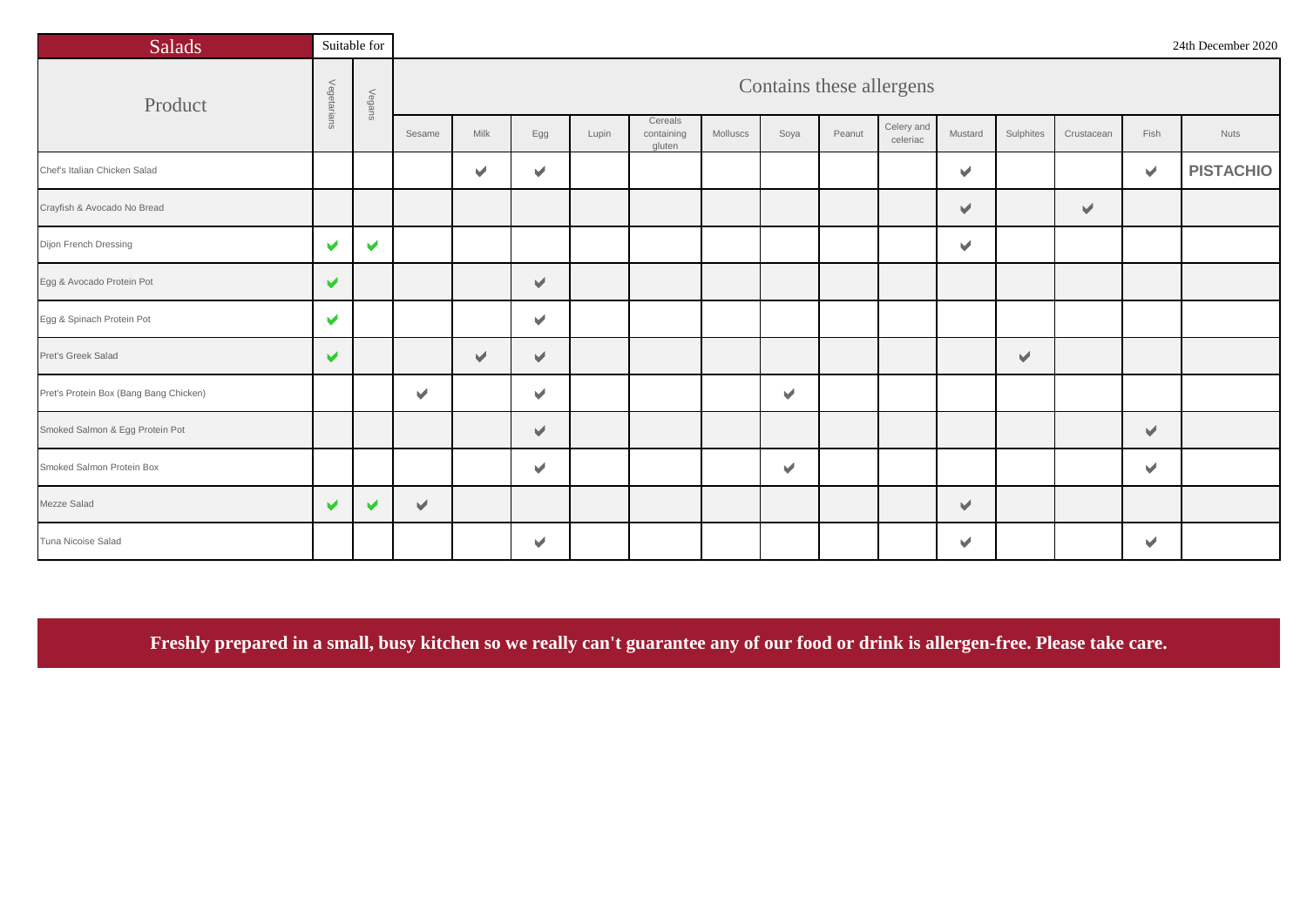| Sandwiches                   |                       | Suitable for         |        |                       |                      |       |                                 |          |                          |        |                        |         |           |            |      | 24th December 2020 |
|------------------------------|-----------------------|----------------------|--------|-----------------------|----------------------|-------|---------------------------------|----------|--------------------------|--------|------------------------|---------|-----------|------------|------|--------------------|
| Product                      | Vegetarians           | Vegans               |        |                       |                      |       |                                 |          | Contains these allergens |        |                        |         |           |            |      |                    |
|                              |                       |                      | Sesame | <b>Milk</b>           | Egg                  | Lupin | Cereals<br>containing<br>gluten | Molluscs | Soya                     | Peanut | Celery and<br>celeriac | Mustard | Sulphites | Crustacean | Fish | <b>Nuts</b>        |
| Chicken, Avocado & Basil     |                       |                      |        | $\blacktriangleright$ | $\blacktriangledown$ |       | WHEAT,<br><b>BARLEY</b>         |          |                          |        |                        |         |           |            |      |                    |
| Classic Super Club           |                       |                      |        |                       | $\blacktriangledown$ |       | <b>WHEAT,</b><br><b>BARLEY</b>  |          |                          |        |                        |         |           |            |      |                    |
| Cracking Egg Salad           | $\blacktriangleright$ |                      |        |                       | $\blacktriangledown$ |       | WHEAT,<br><b>BARLEY</b>         |          |                          |        |                        |         |           |            |      |                    |
| Crayfish & Rocket            |                       |                      |        | ✔                     | $\blacktriangledown$ |       | WHEAT,<br><b>BARLEY</b>         |          |                          |        |                        |         |           | V          |      |                    |
| Ham & Cheese                 |                       |                      |        | V                     |                      |       | WHEAT,<br><b>BARLEY</b>         |          |                          |        |                        |         |           |            |      |                    |
| Kids' Cheese Sandwich        | V                     |                      |        | ✔                     |                      |       | WHEAT,<br><b>BARLEY</b>         |          |                          |        |                        |         |           |            |      |                    |
| Kids' Ham Sandwich           |                       |                      |        | $\blacktriangledown$  |                      |       | WHEAT,<br><b>BARLEY</b>         |          |                          |        |                        |         |           |            |      |                    |
| Mature Cheddar & Pret Pickle | $\blacktriangledown$  |                      |        | V                     | $\blacktriangledown$ |       | WHEAT,<br><b>BARLEY</b>         |          |                          |        |                        |         |           |            |      |                    |
| Smoked Salmon                |                       |                      |        | V                     |                      |       | WHEAT,<br><b>BARLEY</b>         |          |                          |        |                        |         |           |            | V    |                    |
| Super Greens & Reds          | $\blacktriangledown$  | $\blacktriangledown$ |        |                       |                      |       | WHEAT,<br><b>BARLEY</b>         |          |                          |        |                        |         |           |            |      |                    |
| Tuna & Cucumber              |                       |                      |        | $\blacktriangleright$ | ✔                    |       | <b>WHEAT,</b><br><b>BARLEY</b>  |          |                          |        |                        |         |           |            | ✔    |                    |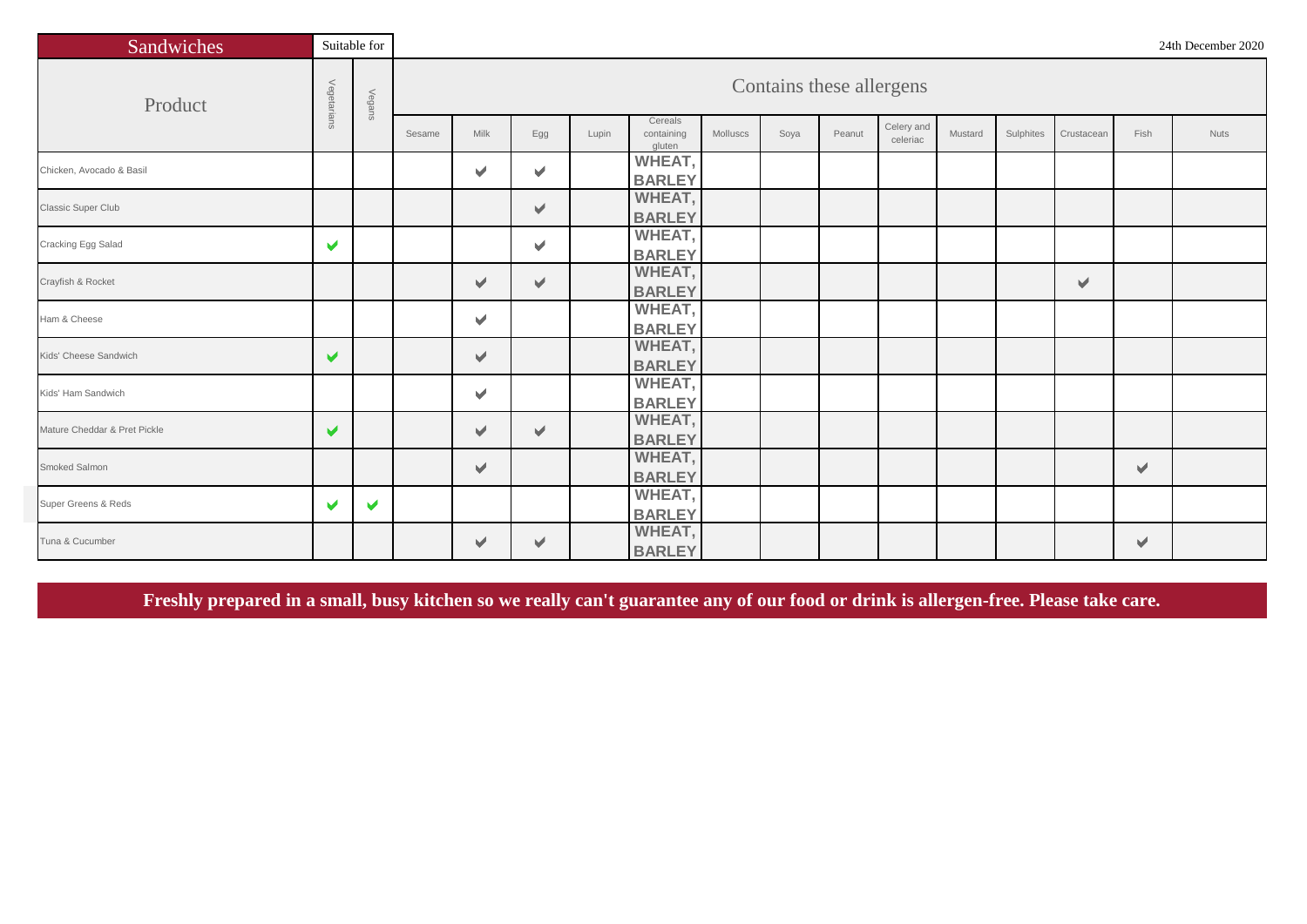| <b>Pret Snacks</b>                |                       | Suitable for          |        |                      |     |       |                                 |          |                       |                          |                        |         |           |            |      | 24th December 2020 |
|-----------------------------------|-----------------------|-----------------------|--------|----------------------|-----|-------|---------------------------------|----------|-----------------------|--------------------------|------------------------|---------|-----------|------------|------|--------------------|
| Product                           | Vegetarians           | Vegans                |        |                      |     |       |                                 |          |                       | Contains these allergens |                        |         |           |            |      |                    |
|                                   |                       |                       | Sesame | Milk                 | Egg | Lupin | Cereals<br>containing<br>gluten | Molluscs | Soya                  | Peanut                   | Celery and<br>celeriac | Mustard | Sulphites | Crustacean | Fish | <b>Nuts</b>        |
| Cranberries in Coats              | V                     |                       |        | V                    |     |       |                                 |          |                       |                          |                        |         |           |            |      |                    |
| Mature Cheddar & Red Onion Crisps | ✔                     |                       |        | $\blacktriangledown$ |     |       |                                 |          |                       |                          |                        |         |           |            |      |                    |
| Nuts, Fruit & Chocolate           | $\blacktriangleright$ |                       |        | $\blacktriangledown$ |     |       |                                 |          | $\blacktriangleright$ |                          |                        |         |           |            |      | <b>ALMOND</b>      |
| Pret A Mango                      | $\blacktriangleright$ | $\blacktriangledown$  |        |                      |     |       |                                 |          |                       |                          |                        |         |           |            |      |                    |
| Rock Salt Popcorn                 | ✔                     | $\blacktriangleright$ |        |                      |     |       |                                 |          |                       |                          |                        |         |           |            |      |                    |
| Sea Salt & Cider Vinegar Crisps   | $\blacktriangledown$  | $\blacktriangledown$  |        |                      |     |       |                                 |          |                       |                          |                        |         |           |            |      |                    |
| Sea Salt Crisps                   | V                     | $\blacktriangledown$  |        |                      |     |       |                                 |          |                       |                          |                        |         |           |            |      |                    |
| Sweet & Salt Popcorn              | V                     | ✔                     |        |                      |     |       |                                 |          |                       |                          |                        |         |           |            |      |                    |
| Vegetable Crisps                  | v                     | ✔                     |        |                      |     |       |                                 |          |                       |                          |                        |         |           |            |      |                    |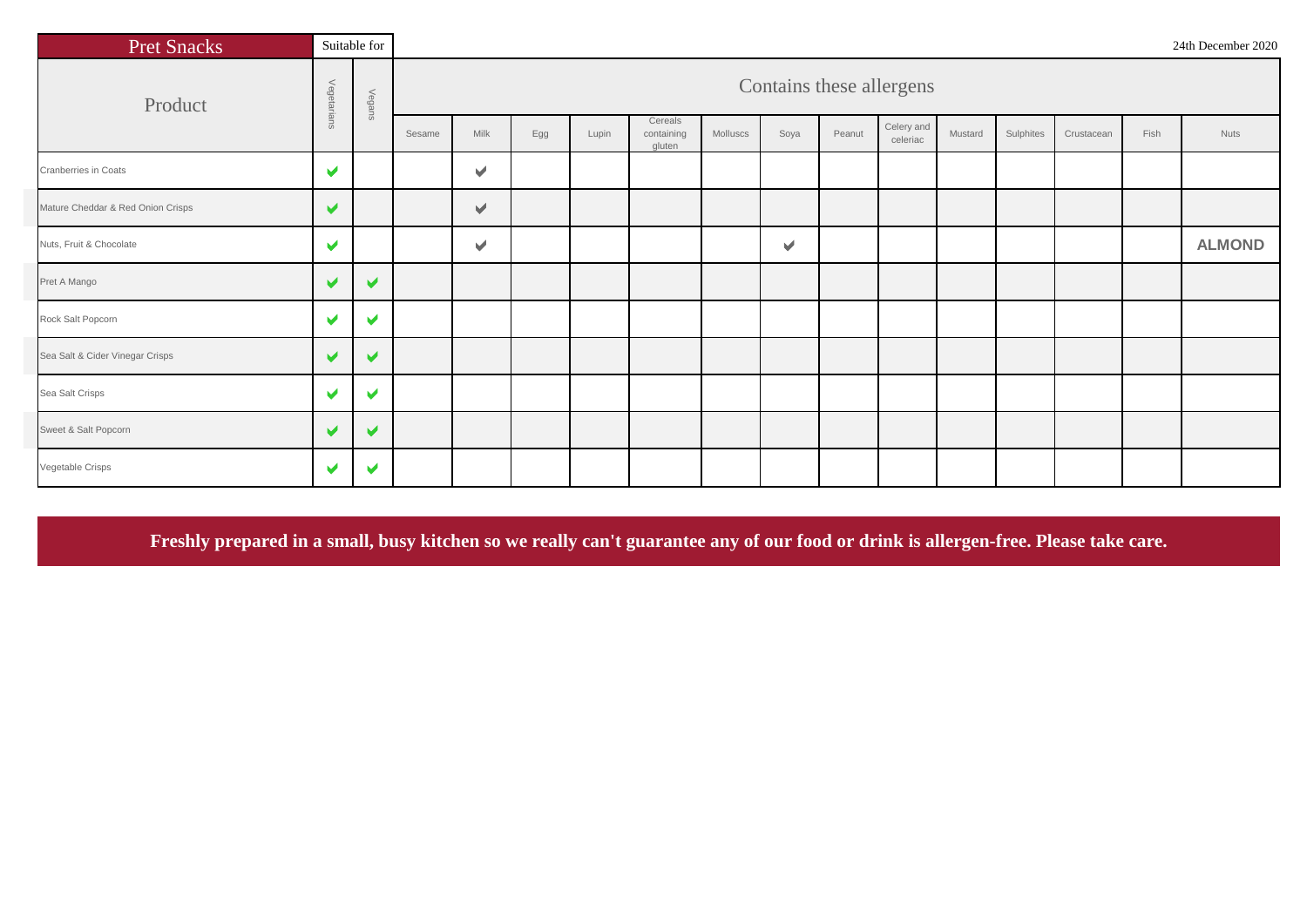| Soups                                  |                       | Suitable for |        |      |     |       |                                 |          |      |        |                          |         |           |            |                       | 24th December 2020 |
|----------------------------------------|-----------------------|--------------|--------|------|-----|-------|---------------------------------|----------|------|--------|--------------------------|---------|-----------|------------|-----------------------|--------------------|
| Product                                | Vegetarians           | Vegans       |        |      |     |       |                                 |          |      |        | Contains these allergens |         |           |            |                       |                    |
|                                        |                       |              | Sesame | Milk | Egg | Lupin | Cereals<br>containing<br>gluten | Molluscs | Soya | Peanut | Celery and<br>celeriac   | Mustard | Sulphites | Crustacean | Fish                  | <b>Nuts</b>        |
| <b>Butter Portion</b>                  | $\blacktriangleright$ |              |        | V    |     |       |                                 |          |      |        |                          |         |           |            |                       |                    |
| Chicken, Broccoli & Brown Rice Soup    |                       |              |        |      |     |       |                                 |          |      |        |                          |         |           |            |                       |                    |
| Lightly Spiced Carrot & Coriander Soup | $\blacktriangleright$ | V            |        |      |     |       |                                 |          | ✔    |        |                          |         |           |            |                       |                    |
| Miso Soup                              |                       |              |        |      |     |       | <b>WHEAT</b><br><b>BARLEY</b>   |          | ✔    |        |                          |         |           |            | $\blacktriangleright$ |                    |
| Chicken Katsu Curry Soup               |                       |              |        |      |     |       |                                 |          | V    |        |                          |         |           |            |                       |                    |
| Souper Tomato                          | $\blacktriangleright$ | ✔            |        |      |     |       |                                 |          |      |        |                          |         |           |            |                       |                    |
| Soup White Baguette                    | v                     | V            |        |      |     |       | <b>WHEAT</b>                    |          |      |        |                          |         |           |            |                       |                    |
| Tomato Soup                            | ✔                     | ✔            |        |      |     |       |                                 |          |      |        |                          |         |           |            |                       | <b>NUTMEG</b>      |
| Spiced Carrot & Edamame Soup           | v                     | ✔            |        |      |     |       |                                 |          |      |        |                          |         |           |            |                       | <b>NUTMEG</b>      |
| Chicken, Broccoli & Carrot Soup        |                       |              |        |      |     |       |                                 |          |      |        |                          |         |           |            |                       | <b>NUTMEG</b>      |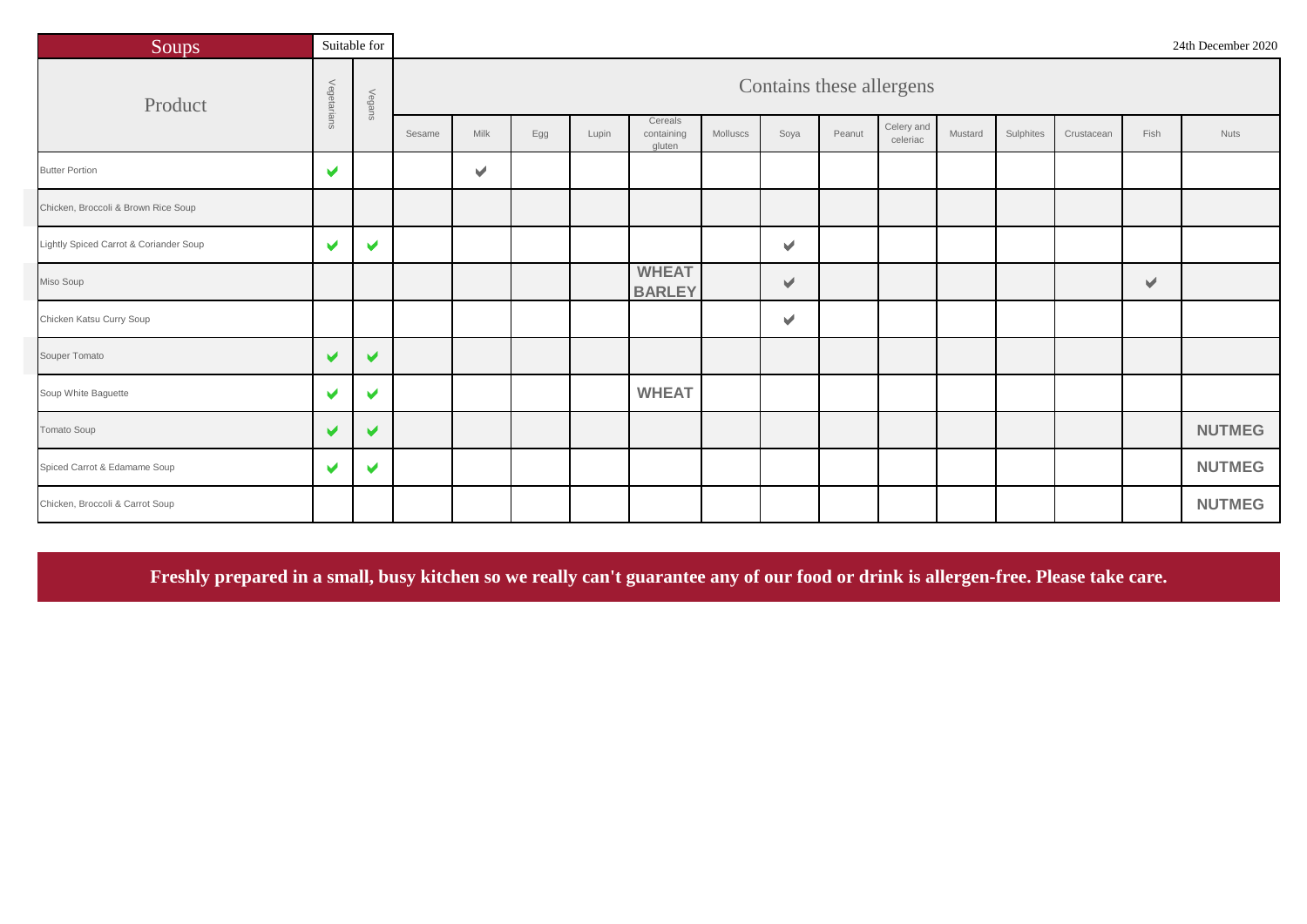| <b>Sweet Treats</b>                     |                       | Suitable for |        |                       |                      |       |                                 |          |                      |        |                          |         |           |            |      | 24th December 2020          |
|-----------------------------------------|-----------------------|--------------|--------|-----------------------|----------------------|-------|---------------------------------|----------|----------------------|--------|--------------------------|---------|-----------|------------|------|-----------------------------|
| Product                                 | Vegetarians           | Vegans       |        |                       |                      |       |                                 |          |                      |        | Contains these allergens |         |           |            |      |                             |
|                                         |                       |              | Sesame | Milk                  | Egg                  | Lupin | Cereals<br>containing<br>gluten | Molluscs | Soya                 | Peanut | Celery and<br>celeriac   | Mustard | Sulphites | Crustacean | Fish | <b>Nuts</b>                 |
| Banana Cake                             | $\blacktriangleright$ |              |        | v                     | V                    |       | <b>WHEAT</b>                    |          |                      |        |                          |         |           |            |      |                             |
| Carrot Cake                             | $\blacktriangleright$ |              |        | $\blacktriangleright$ | V                    |       | <b>WHEAT</b>                    |          |                      |        |                          |         |           |            |      | <b>WALNUT</b>               |
| Choc Bar                                | $\blacktriangleright$ |              |        | $\blacktriangledown$  |                      |       | <b>WHEAT</b>                    |          | $\blacktriangledown$ |        |                          |         |           |            |      |                             |
| Chocolate Brownie Bar                   | $\blacktriangledown$  |              |        | ✔                     | $\blacktriangledown$ |       | <b>WHEAT</b>                    |          | $\blacktriangledown$ |        |                          |         |           |            |      |                             |
| Chocolate Chunk Cookie                  | $\blacktriangleright$ |              |        | $\blacktriangleright$ |                      |       | <b>WHEAT</b>                    |          |                      |        |                          |         |           |            |      |                             |
| Chocolate Moose                         | $\blacktriangledown$  |              |        | $\blacktriangledown$  |                      |       |                                 |          | $\blacktriangledown$ |        |                          |         |           |            |      |                             |
| Chocolate Praline Cookie                | $\blacktriangleright$ |              |        | $\blacktriangleright$ |                      |       | <b>WHEAT</b>                    |          |                      |        |                          |         |           |            |      | <b>HAZELNUT</b>             |
| Dark Chocolate and Almond Butter Cookie | $\blacktriangleright$ |              |        |                       |                      |       | <b>WHEAT</b>                    |          |                      |        |                          |         |           |            |      | <b>ALMONDS</b>              |
| Dark Chocolate Corn Cakes               | $\blacktriangledown$  |              |        | $\blacktriangledown$  |                      |       |                                 |          | $\blacktriangledown$ |        |                          |         |           |            |      |                             |
| Dark Chocolate with Sea Salt            | V                     |              |        | $\blacktriangledown$  |                      |       |                                 |          | $\blacktriangledown$ |        |                          |         |           |            |      | <b>ALL NUTS</b>             |
| Double Berry Muffin                     | $\blacktriangledown$  |              |        | $\blacktriangledown$  | $\blacktriangledown$ |       | <b>WHEAT</b>                    |          |                      |        |                          |         |           |            |      |                             |
| Fruit, Oat & Spelt Cookie               | V                     |              |        | $\vee$                |                      |       | WHEAT,<br>OAT,<br><b>SPELT</b>  |          |                      |        |                          |         |           |            |      |                             |
| Gluten Free Lemon Drizzle Cake          | $\blacktriangledown$  |              |        | $\blacktriangledown$  | $\blacktriangledown$ |       |                                 |          | $\vee$               |        |                          |         |           |            |      | <b>ALMOND</b>               |
| Lemon Cheesecake                        | $\blacktriangleright$ |              |        | ✔                     | $\blacktriangledown$ |       | <b>WHEAT</b>                    |          |                      |        |                          |         |           |            |      |                             |
| Love Bar                                | V                     |              |        | $\blacktriangledown$  |                      |       | <b>OAT</b>                      |          | $\blacktriangledown$ |        |                          |         |           |            |      | ALMOND,<br><b>PISTACHIO</b> |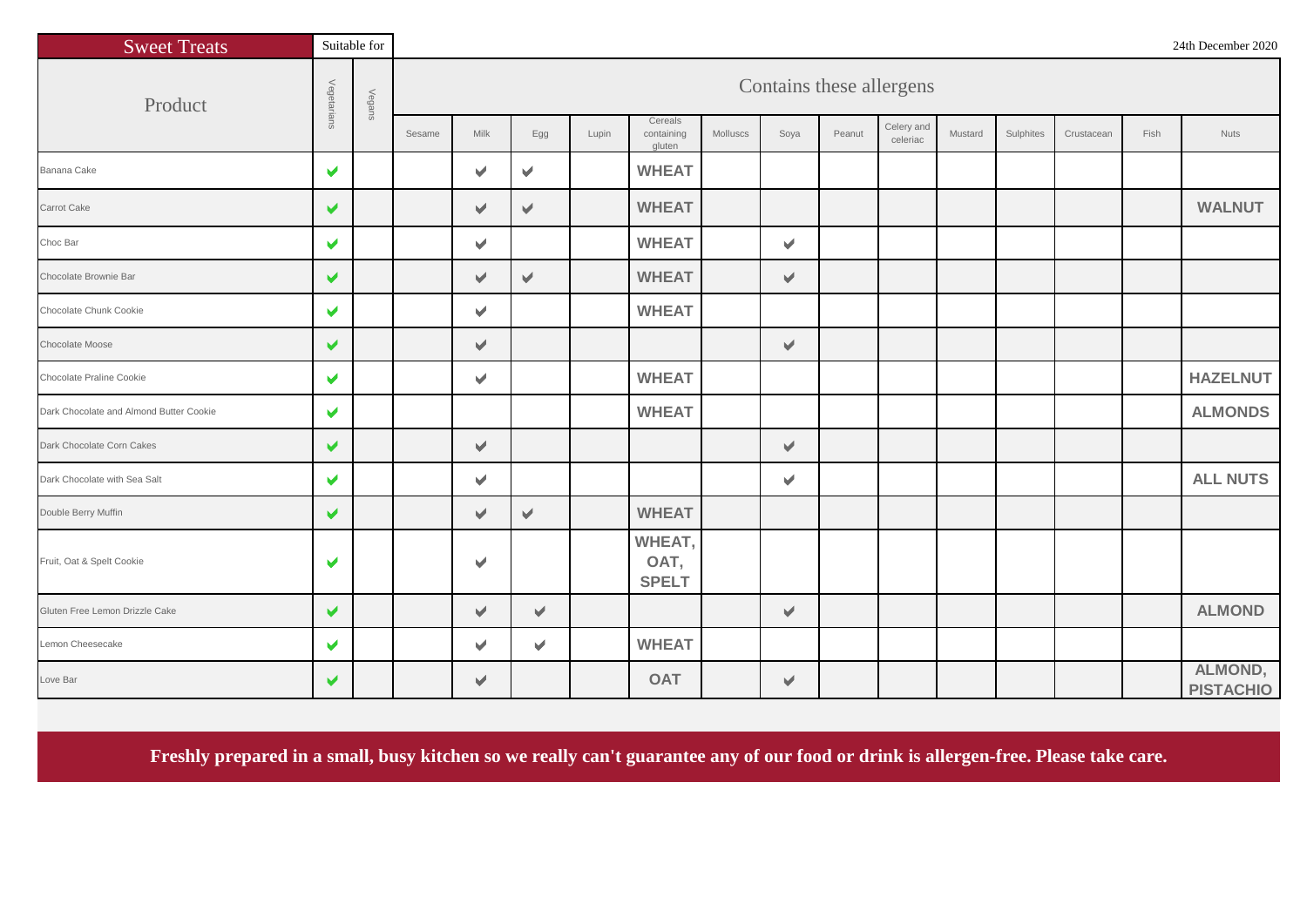| <b>Sweet Treats</b> |                          | Suitable for |        |                          |     |       |                                 |          |                       |        |                          |         |           |            |      | 24th December 2020 |
|---------------------|--------------------------|--------------|--------|--------------------------|-----|-------|---------------------------------|----------|-----------------------|--------|--------------------------|---------|-----------|------------|------|--------------------|
| Product             | Vege                     | Vegans       |        |                          |     |       |                                 |          |                       |        | Contains these allergens |         |           |            |      |                    |
|                     | $\epsilon$               |              | Sesame | Milk                     | Egg | Lupin | Cereals<br>containing<br>gluten | Molluscs | Soya                  | Peanut | Celery and<br>celeriac   | Mustard | Sulphites | Crustacean | Fish | <b>Nuts</b>        |
| Milk Chocolate Bar  |                          |              |        | $\overline{\phantom{a}}$ |     |       |                                 |          | $\blacktriangleright$ |        |                          |         |           |            |      | <b>ALL NUTS</b>    |
| Popcorn Bar         |                          |              |        | $\blacktriangleright$    |     |       |                                 |          | v                     |        |                          |         |           |            |      |                    |
| Pret Bar            |                          |              |        | $\blacktriangledown$     |     |       | <b>WHEAT,</b><br><b>OATS</b>    |          |                       |        |                          |         |           |            |      |                    |
| Pret's Shortbread   | $\overline{\phantom{a}}$ |              |        | $\blacktriangleright$    |     |       | <b>WHEAT</b>                    |          |                       |        |                          |         |           |            |      |                    |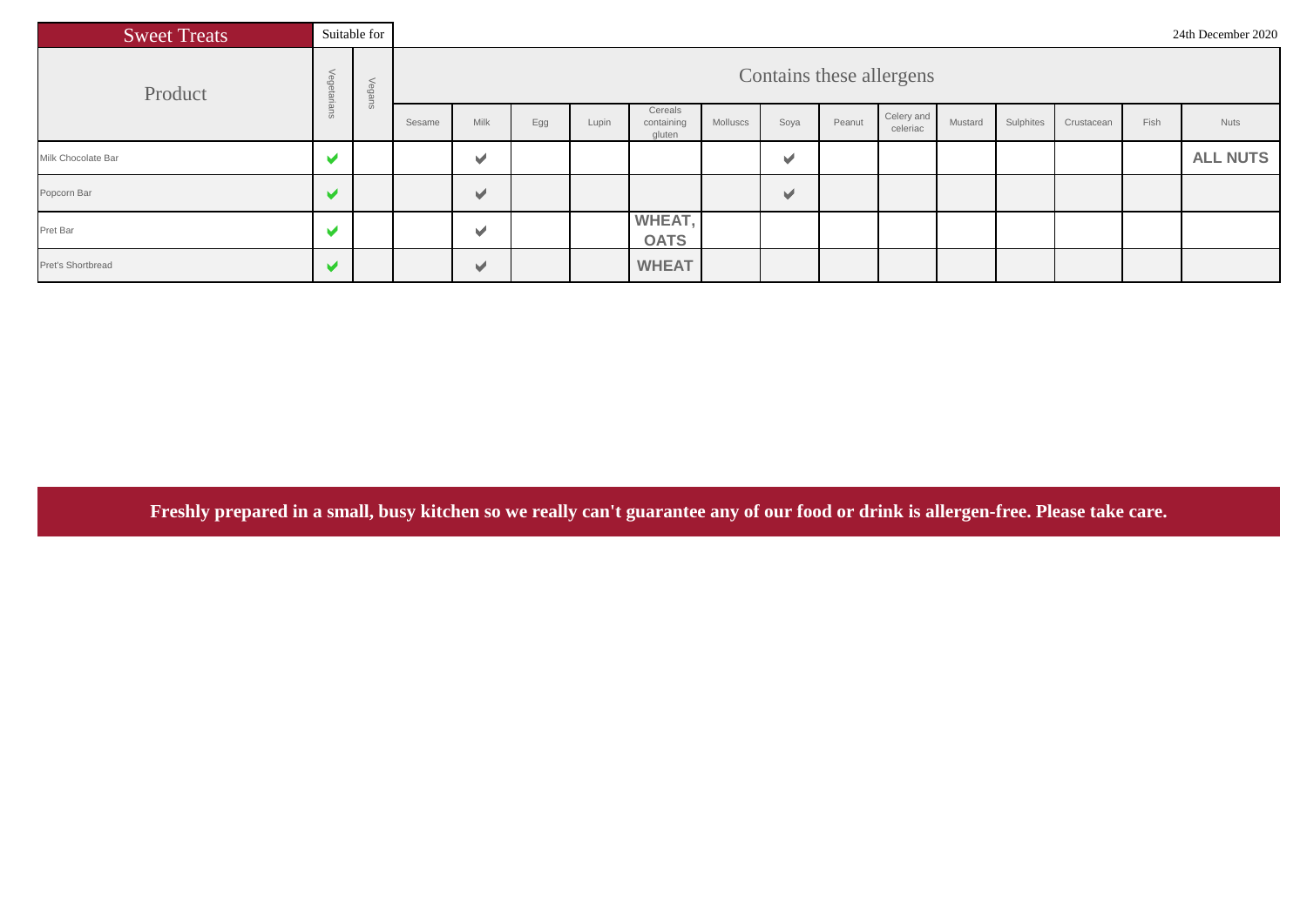| <b>Wraps</b>                     |                | Suitable for          | 24th December 2020 |                       |                       |       |                                 |          |                          |        |                          |         |                       |            |                       |             |
|----------------------------------|----------------|-----------------------|--------------------|-----------------------|-----------------------|-------|---------------------------------|----------|--------------------------|--------|--------------------------|---------|-----------------------|------------|-----------------------|-------------|
| Product                          | Vegeta         | Vegans                |                    |                       |                       |       |                                 |          |                          |        | Contains these allergens |         |                       |            |                       |             |
|                                  | $\overline{5}$ |                       | Sesame             | Milk                  | Egg                   | Lupin | Cereals<br>containing<br>gluten | Molluscs | Soya                     | Peanut | Celery and<br>celeriac   | Mustard | Sulphites             | Crustacean | Fish                  | <b>Nuts</b> |
| Avocado & Herb Salad Wrap        |                |                       |                    | v                     | V                     |       | WHEAT,<br><b>RYE</b>            |          |                          |        |                          |         |                       |            |                       |             |
| Bang Bang Chicken Salad Wrap     |                |                       | ✔                  |                       | $\blacktriangledown$  |       | WHEAT,<br><b>RYE</b>            |          | $\blacktriangleright$    |        |                          |         |                       |            |                       |             |
| Mediterranean Tuna Flatbread     |                |                       |                    |                       | $\blacktriangleright$ |       | <b>WHEAT</b>                    |          | $\blacktriangleright$    |        |                          |         |                       |            | $\blacktriangleright$ |             |
| Falafe, Avo & Chipotle Flatbread |                | $\blacktriangleright$ |                    |                       |                       |       | <b>WHEAT</b>                    |          | $\blacktriangleright$    |        |                          |         | $\blacktriangleright$ |            |                       |             |
| Chicken Lebanese & Flatbread     |                |                       |                    | $\blacktriangleright$ |                       |       | WHEAT,<br><b>RYE</b>            |          | $\overline{\phantom{a}}$ |        |                          |         |                       |            |                       |             |
| Humous & Chipotle Wrap           |                |                       | $\checkmark$       |                       |                       |       | WHEAT,<br><b>RYE</b>            |          |                          |        |                          |         |                       |            |                       |             |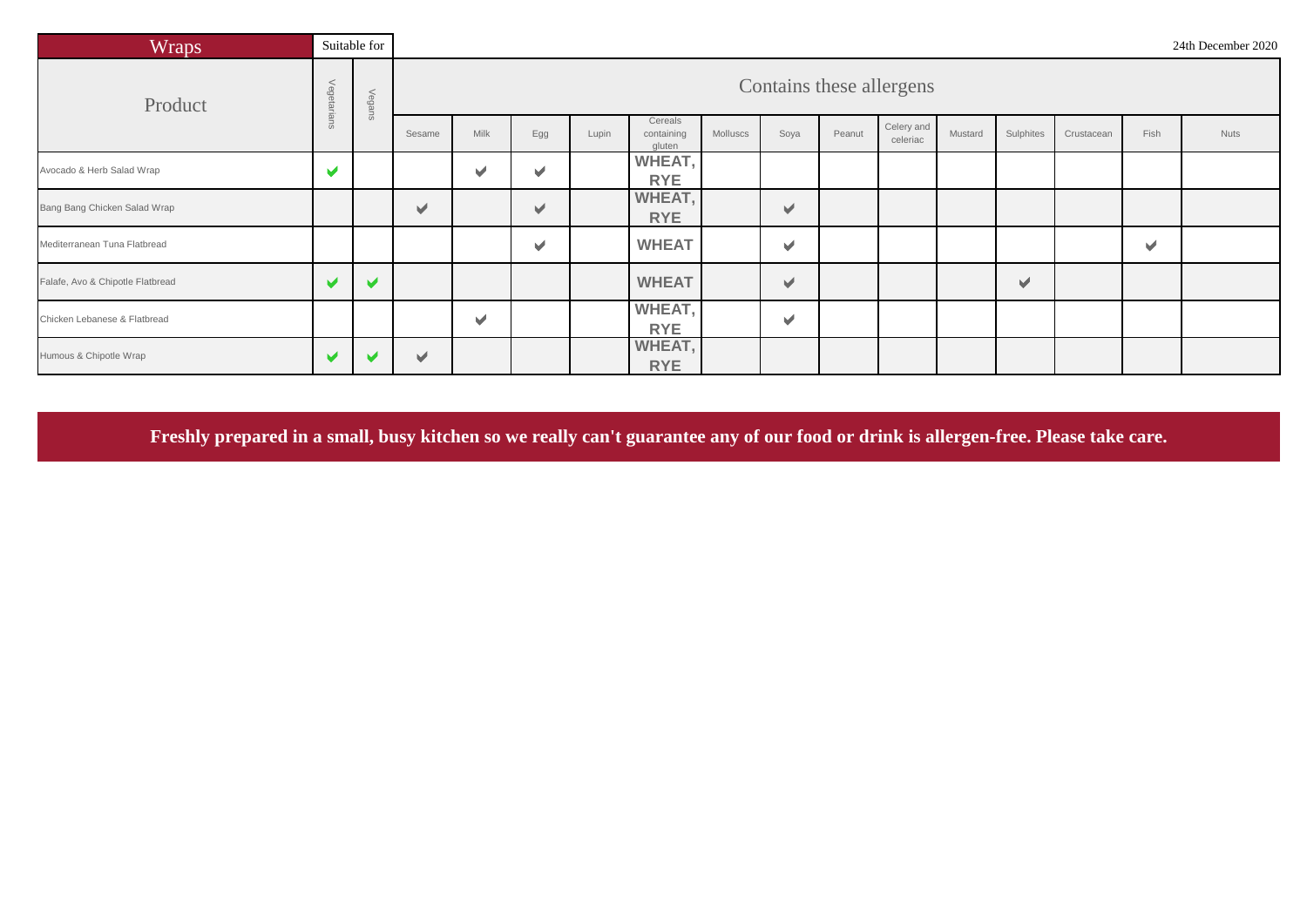| <b>Barista Prepared Drinks</b>                | Suitable for |        |                                                                                                                                                                                |   |     |  |            |  |   |  |          |  |  |  |  | 24th December 2020 |
|-----------------------------------------------|--------------|--------|--------------------------------------------------------------------------------------------------------------------------------------------------------------------------------|---|-----|--|------------|--|---|--|----------|--|--|--|--|--------------------|
| Product                                       | Vegetarians  | Vegans | Contains these allergens<br>Cereals<br>Celery and<br>Milk<br>Molluscs<br>Soya<br>Peanut<br>Mustard<br>Sulphites<br>Crustacean<br>Fish<br>Nuts<br>Sesame<br>Lupin<br>containing |   |     |  |            |  |   |  |          |  |  |  |  |                    |
|                                               |              |        |                                                                                                                                                                                |   | Egg |  | gluten     |  |   |  | celeriac |  |  |  |  |                    |
| Coffee                                        |              |        |                                                                                                                                                                                |   |     |  |            |  |   |  |          |  |  |  |  |                    |
| Americano Black (add shot if White Americano) | V            | v      |                                                                                                                                                                                |   |     |  |            |  |   |  |          |  |  |  |  |                    |
| Cappuccino Semi Skimmed milk                  | ✔            |        |                                                                                                                                                                                | v |     |  |            |  |   |  |          |  |  |  |  |                    |
| Cappuccino Skimmed milk                       | V            |        |                                                                                                                                                                                | v |     |  |            |  |   |  |          |  |  |  |  |                    |
| Cappuccino Soya (instead of milk)             | ✔            | ✔      |                                                                                                                                                                                |   |     |  |            |  | V |  |          |  |  |  |  |                    |
| Cappuccino Rice Coconut (instead of milk)     | V            | V      |                                                                                                                                                                                |   |     |  |            |  |   |  |          |  |  |  |  |                    |
| Cappuccino Oat (instead of milk)              | ✔            | v      |                                                                                                                                                                                |   |     |  | <b>OAT</b> |  |   |  |          |  |  |  |  |                    |
| Espresso                                      | ✔            | V      |                                                                                                                                                                                |   |     |  |            |  |   |  |          |  |  |  |  |                    |
| Filter - Black Coffee (add a shot if white)   | V            | V      |                                                                                                                                                                                |   |     |  |            |  |   |  |          |  |  |  |  |                    |
| Flat White Semi Skimmed milk                  | ✔            |        |                                                                                                                                                                                | V |     |  |            |  |   |  |          |  |  |  |  |                    |
| Flat White Skimmed milk                       | V            |        |                                                                                                                                                                                | v |     |  |            |  |   |  |          |  |  |  |  |                    |
| Flat White Soya (instead of milk)             | ✔            | ✔      |                                                                                                                                                                                |   |     |  |            |  | V |  |          |  |  |  |  |                    |
| Flat White Rice Coconut (instead of milk)     | V            | V      |                                                                                                                                                                                |   |     |  |            |  |   |  |          |  |  |  |  |                    |
| Flat White Oat (instead of milk)              | ✔            | V      |                                                                                                                                                                                |   |     |  | OAT        |  |   |  |          |  |  |  |  |                    |
| Latte Semi Skimmed milk                       | ✔            |        |                                                                                                                                                                                | v |     |  |            |  |   |  |          |  |  |  |  |                    |
| Latte Skimmed milk                            | V            |        |                                                                                                                                                                                | v |     |  |            |  |   |  |          |  |  |  |  |                    |
| Latte Soya (instead of milk)                  | ✔            | ✔      |                                                                                                                                                                                |   |     |  |            |  | v |  |          |  |  |  |  |                    |
| Latte Rice Coconut (instead of milk)          | V            | v      |                                                                                                                                                                                |   |     |  |            |  |   |  |          |  |  |  |  |                    |
| Latte Oat (instead of milk)                   | V            | ✔      |                                                                                                                                                                                |   |     |  | OAT        |  |   |  |          |  |  |  |  |                    |
| Macchiato Semi Skimmed milk                   | ✔            |        |                                                                                                                                                                                | v |     |  |            |  |   |  |          |  |  |  |  |                    |
| Macchiato Skimmed milk                        | V            |        |                                                                                                                                                                                | v |     |  |            |  |   |  |          |  |  |  |  |                    |
| Macchiato Soya (instead of milk)              | ✔            | V      |                                                                                                                                                                                |   |     |  |            |  | V |  |          |  |  |  |  |                    |
| Macchiato Rice Coconut (instead of milk)      | ✔            | V      |                                                                                                                                                                                |   |     |  |            |  |   |  |          |  |  |  |  |                    |
| Macchiato Oat (instead of milk)               | ✔            | V      |                                                                                                                                                                                |   |     |  | <b>OAT</b> |  |   |  |          |  |  |  |  |                    |
| Mocha Semi Skimmed milk                       | ✔            |        |                                                                                                                                                                                | V |     |  |            |  |   |  |          |  |  |  |  |                    |
| Mocha Skimmed milk                            | v            |        |                                                                                                                                                                                | v |     |  |            |  |   |  |          |  |  |  |  |                    |
| Mocha Soya (instead of milk)                  | ✔            | ✔      |                                                                                                                                                                                |   |     |  |            |  | V |  |          |  |  |  |  |                    |
| Mocha Rice Coconut (instead of milk)          | V            | v      |                                                                                                                                                                                |   |     |  |            |  |   |  |          |  |  |  |  |                    |
| Mocha Oat (instead of milk)                   | ✔            | V      |                                                                                                                                                                                |   |     |  | <b>OAT</b> |  |   |  |          |  |  |  |  |                    |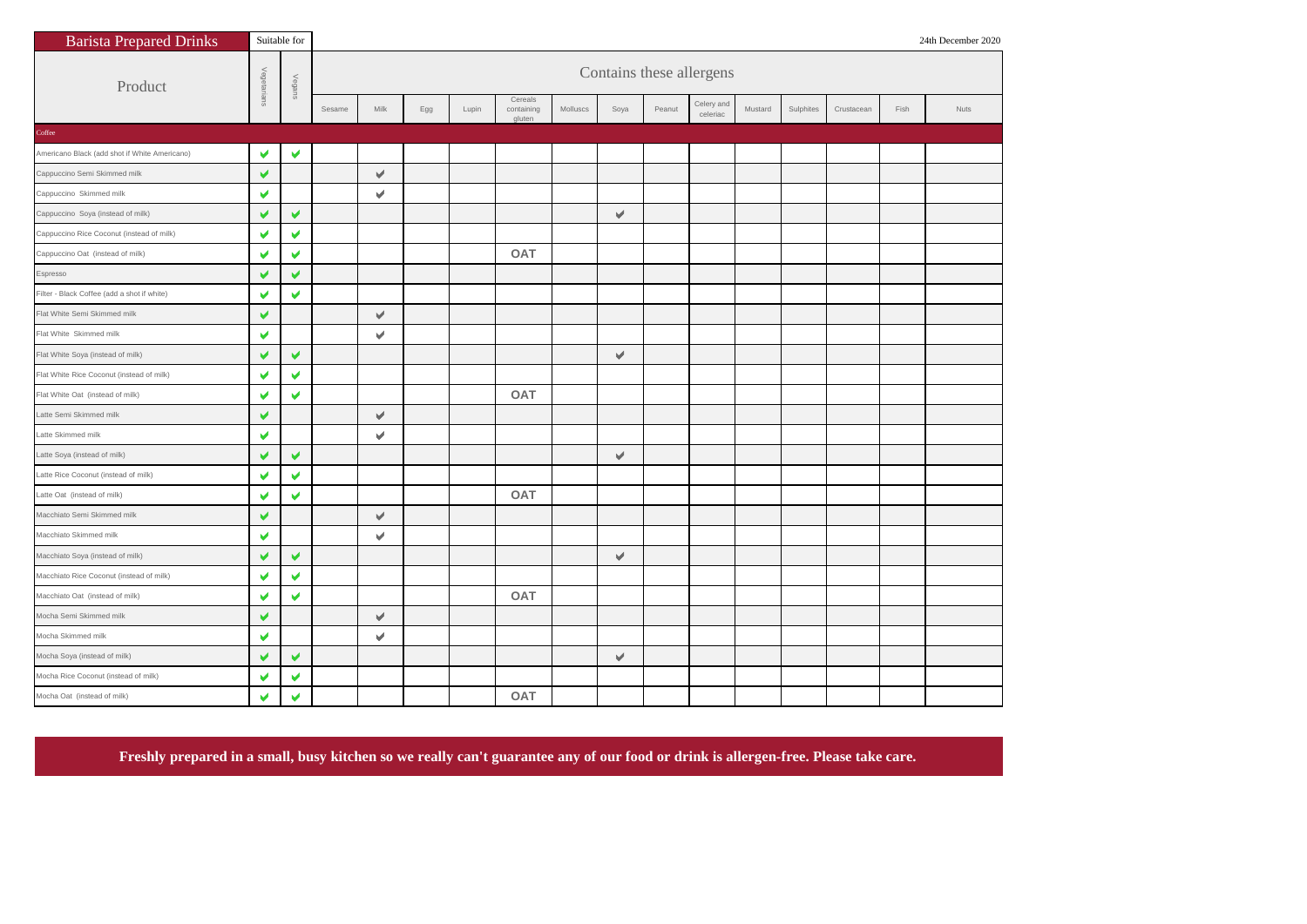| <b>Barista Prepared Drinks</b>                      | Suitable for |        | 24th December 2020 |             |     |       |                                 |          |      |        |                          |         |           |            |      |      |
|-----------------------------------------------------|--------------|--------|--------------------|-------------|-----|-------|---------------------------------|----------|------|--------|--------------------------|---------|-----------|------------|------|------|
| Product                                             | Vegetarians  | Vegans |                    |             |     |       |                                 |          |      |        | Contains these allergens |         |           |            |      |      |
|                                                     |              |        | Sesame             | <b>Milk</b> | Egg | Lupin | Cereals<br>containing<br>gluten | Molluscs | Soya | Peanut | Celery and<br>celeriac   | Mustard | Sulphites | Crustacean | Fish | Nuts |
| Chai Latte                                          | V            |        |                    | ✔           |     |       |                                 |          |      |        |                          |         |           |            |      |      |
| <b>Iced Drinks</b>                                  |              |        |                    |             |     |       |                                 |          |      |        |                          |         |           |            |      |      |
| Iced Latte Semi Skimmed Milk                        | ✔            |        |                    | V           |     |       |                                 |          |      |        |                          |         |           |            |      |      |
| Iced Latte Skimmed Milk                             | V            |        |                    | V           |     |       |                                 |          |      |        |                          |         |           |            |      |      |
| Iced Latte Soya (instead of milk)                   | V            | V      |                    |             |     |       |                                 |          | V    |        |                          |         |           |            |      |      |
| Iced Latte Rice Coconut (instead of milk)           | V            | V      |                    |             |     |       |                                 |          |      |        |                          |         |           |            |      |      |
| Iced White Americano Semi Skimmed Milk              | v            |        |                    | V           |     |       |                                 |          |      |        |                          |         |           |            |      |      |
| Iced White Americano Skimmed Milk                   | ✔            |        |                    | V           |     |       |                                 |          |      |        |                          |         |           |            |      |      |
| Iced White Americano Soya (instead of milk)         | v            | v      |                    |             |     |       |                                 |          | v    |        |                          |         |           |            |      |      |
| Iced White Americano Rice Coconut (instead of milk) | ✔            | ✔      |                    |             |     |       |                                 |          |      |        |                          |         |           |            |      |      |
| Turmeric Iced Latte Rice Coconut                    | V            | V      |                    |             |     |       |                                 |          |      |        |                          |         |           |            |      |      |
| <b>Hot Chocolate</b>                                |              |        |                    |             |     |       |                                 |          |      |        |                          |         |           |            |      |      |
| Hot Chocolate Semi Skimmed Milk                     | ✔            |        |                    | V           |     |       |                                 |          |      |        |                          |         |           |            |      |      |
| Hot Chocolate Skimmed Milk                          | V            |        |                    | V           |     |       |                                 |          |      |        |                          |         |           |            |      |      |
| Hot Chocolate Soya (instead of milk)                | v            | v      |                    |             |     |       |                                 |          | Μ    |        |                          |         |           |            |      |      |
| Hot Chocolate Rice Coconut (instead of milk)        | V            | ✔      |                    |             |     |       |                                 |          |      |        |                          |         |           |            |      |      |
| Hot Chocolate Oat (instead of milk)                 | V            | ✔      |                    |             |     |       | <b>OAT</b>                      |          |      |        |                          |         |           |            |      |      |
| Hot Chocolate Powder                                | v            | ✔      |                    |             |     |       |                                 |          |      |        |                          |         |           |            |      |      |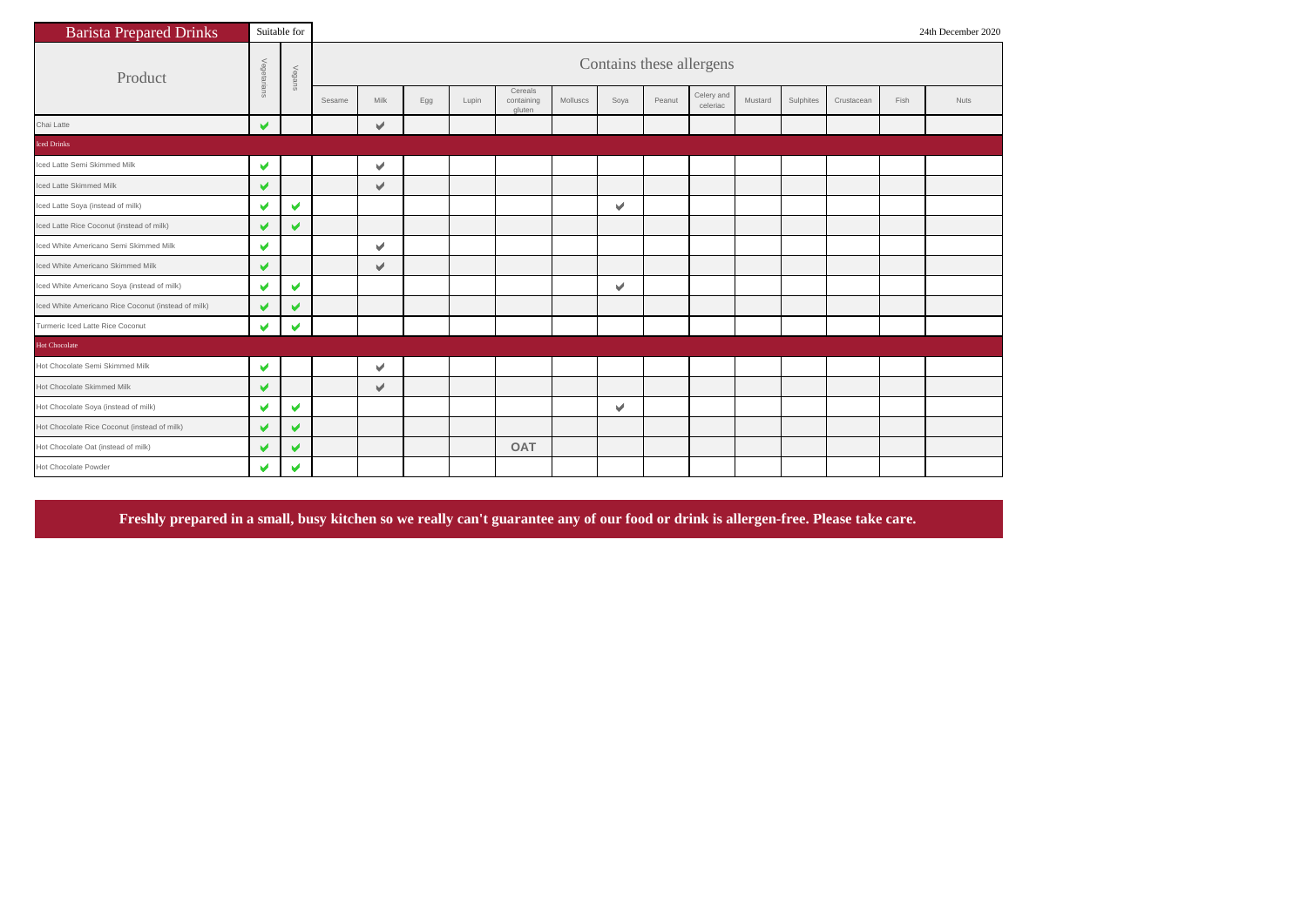| <b>Barista Prepared Drinks</b>           |                  | Suitable for          |        |                       |     |       |                                 |          |      |                          |                        |         |           |            |      | 24th December 2020 |
|------------------------------------------|------------------|-----------------------|--------|-----------------------|-----|-------|---------------------------------|----------|------|--------------------------|------------------------|---------|-----------|------------|------|--------------------|
| Product                                  | Vegetarians<br>V | Vegans                |        |                       |     |       |                                 |          |      | Contains these allergens |                        |         |           |            |      |                    |
|                                          |                  |                       | Sesame | $\mathsf{Milk}$       | Egg | Lupin | Cereals<br>containing<br>gluten | Molluscs | Soya | Peanut                   | Celery and<br>celeriac | Mustard | Sulphites | Crustacean | Fish | Nuts               |
| Hazelnut Hot Chocolate                   |                  |                       |        | V                     |     |       |                                 |          |      |                          |                        |         |           |            |      |                    |
| Hazelnut Hot Chocolate with Rice-coconut | ✔                | ✔                     |        |                       |     |       |                                 |          |      |                          |                        |         |           |            |      |                    |
| Hazelnut Hot Chocolate (Soya)            | V                | $\blacktriangledown$  |        |                       |     |       |                                 |          | V    |                          |                        |         |           |            |      |                    |
| Mint Hot Chocolate                       | ✔                |                       |        | $\vee$                |     |       |                                 |          |      |                          |                        |         |           |            |      |                    |
| Mint Hot Chocolate with Rice-Coconut     | v                | $\blacktriangledown$  |        |                       |     |       |                                 |          |      |                          |                        |         |           |            |      |                    |
| Mint Hot Chocolate (Soya)                | V                | V                     |        |                       |     |       |                                 |          | ✔    |                          |                        |         |           |            |      |                    |
| $\operatorname{Syrups}$                  |                  |                       |        |                       |     |       |                                 |          |      |                          |                        |         |           |            |      |                    |
| Caramel Shot                             | v                | V                     |        |                       |     |       |                                 |          |      |                          |                        |         |           |            |      |                    |
| Crème Brûlée Syrup                       | V                | V                     |        |                       |     |       |                                 |          |      |                          |                        |         |           |            |      |                    |
| Mint Syrup shot                          | V                | V                     |        |                       |     |       |                                 |          |      |                          |                        |         |           |            |      |                    |
| Hazelnut Shot                            | ✔                | $\blacktriangleright$ |        |                       |     |       |                                 |          |      |                          |                        |         |           |            |      |                    |
| Sugar Cane Syrup                         | V                | $\blacktriangledown$  |        |                       |     |       |                                 |          |      |                          |                        |         |           |            |      |                    |
| Vanilla Shot                             | V                | $\blacktriangledown$  |        |                       |     |       |                                 |          |      |                          |                        |         |           |            |      |                    |
| Milk shot                                |                  |                       |        |                       |     |       |                                 |          |      |                          |                        |         |           |            |      |                    |
| Semi Skimmed                             | V                |                       |        | $\blacktriangledown$  |     |       |                                 |          |      |                          |                        |         |           |            |      |                    |
| Skimmed                                  | ✔                |                       |        | V                     |     |       |                                 |          |      |                          |                        |         |           |            |      |                    |
| Soya (instead of milk)                   | ✔                | V                     |        |                       |     |       |                                 |          | V    |                          |                        |         |           |            |      |                    |
| Rice Coconut (instead of milk)           | ✔                | V                     |        |                       |     |       |                                 |          |      |                          |                        |         |           |            |      |                    |
| Oat (instead of milk)                    | ✔                | $\blacktriangledown$  |        |                       |     |       | <b>OAT</b>                      |          |      |                          |                        |         |           |            |      |                    |
| Tea                                      |                  |                       |        |                       |     |       |                                 |          |      |                          |                        |         |           |            |      |                    |
| Ceylon Breakfast Semi Skimmed Milk       | V                |                       |        | V                     |     |       |                                 |          |      |                          |                        |         |           |            |      |                    |
| Ceylon Breakfast Skimmed Milk            | V                |                       |        | v                     |     |       |                                 |          |      |                          |                        |         |           |            |      |                    |
| Ceylon Breakfast Soya                    | V                | V                     |        |                       |     |       |                                 |          | v    |                          |                        |         |           |            |      |                    |
| Ceylon Breakfast Rice Coconut            | ✔                | V                     |        |                       |     |       |                                 |          |      |                          |                        |         |           |            |      |                    |
| Earl Grey Semi Skimmed Milk              | v                |                       |        | $\blacktriangleright$ |     |       |                                 |          |      |                          |                        |         |           |            |      |                    |
| Earl Grey Skimmed Milk                   | ✔                |                       |        | V                     |     |       |                                 |          |      |                          |                        |         |           |            |      |                    |
| Earl Grey Soya                           | V                | $\blacktriangledown$  |        |                       |     |       |                                 |          | V    |                          |                        |         |           |            |      |                    |
| Earl Grey Rice Coconut                   | V                | $\blacktriangledown$  |        |                       |     |       |                                 |          |      |                          |                        |         |           |            |      |                    |
| Peppermint Peace Semi Skimmed Milk       | v                |                       |        | $\checkmark$          |     |       |                                 |          |      |                          |                        |         |           |            |      |                    |
| Peppermint Skimmed Milk                  | v                |                       |        | V                     |     |       |                                 |          |      |                          |                        |         |           |            |      |                    |
| Peppermint Soya                          | V                | V                     |        |                       |     |       |                                 |          | v    |                          |                        |         |           |            |      |                    |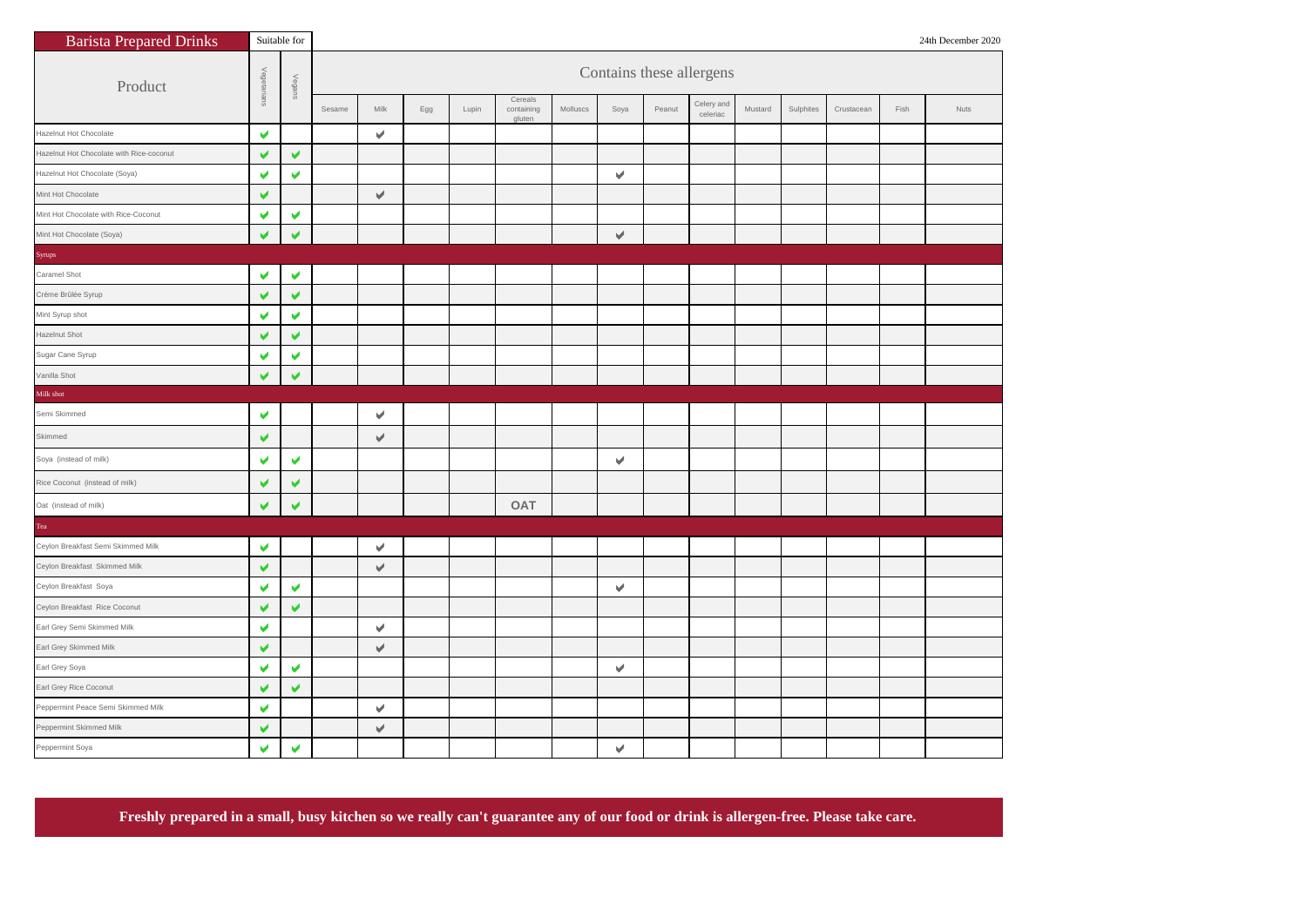| <b>Barista Prepared Drinks</b>     | Suitable for          |                        |        | 24th December 2020 |     |       |                                 |          |      |        |                          |         |           |            |      |      |
|------------------------------------|-----------------------|------------------------|--------|--------------------|-----|-------|---------------------------------|----------|------|--------|--------------------------|---------|-----------|------------|------|------|
| Product                            | Vegetarians           | Vega<br>$\overline{5}$ |        |                    |     |       |                                 |          |      |        | Contains these allergens |         |           |            |      |      |
|                                    |                       |                        | Sesame | Milk               | Egg | Lupin | Cereals<br>containing<br>gluten | Molluscs | Soya | Peanut | Celery and<br>celeriac   | Mustard | Sulphites | Crustacean | Fish | Nuts |
| Peppermint Rice Coconut            | V                     | ✔                      |        |                    |     |       |                                 |          |      |        |                          |         |           |            |      |      |
| Tropical Green Semi Skimmed Milk   | v                     |                        |        | $\checkmark$       |     |       |                                 |          |      |        |                          |         |           |            |      |      |
| Tropical Green Skimmed Milk        | $\checkmark$          |                        |        | V                  |     |       |                                 |          |      |        |                          |         |           |            |      |      |
| Tropical Green Soya                | M                     | v                      |        |                    |     |       |                                 |          | v    |        |                          |         |           |            |      |      |
| <b>Tropical Green Rice Coconut</b> | v                     | V                      |        |                    |     |       |                                 |          |      |        |                          |         |           |            |      |      |
| Milk / instead of milk cup         |                       |                        |        |                    |     |       |                                 |          |      |        |                          |         |           |            |      |      |
| Semi Skimmed milk cup              | v                     |                        |        | v                  |     |       |                                 |          |      |        |                          |         |           |            |      |      |
| Skimmed milk cup                   | $\blacktriangleright$ |                        |        | V                  |     |       |                                 |          |      |        |                          |         |           |            |      |      |
| Soya (instead of milk) cup         | v                     | v                      |        |                    |     |       |                                 |          | v    |        |                          |         |           |            |      |      |
| Rice Coconut (instead of milk) cup | V                     | ✔                      |        |                    |     |       |                                 |          |      |        |                          |         |           |            |      |      |
| Oat (instead of milk) cup          | $\blacktriangleright$ | ✔                      |        |                    |     |       | <b>OAT</b>                      |          |      |        |                          |         |           |            |      |      |
| Babyccino                          | $\checkmark$          |                        |        | V                  |     |       |                                 |          |      |        |                          |         |           |            |      |      |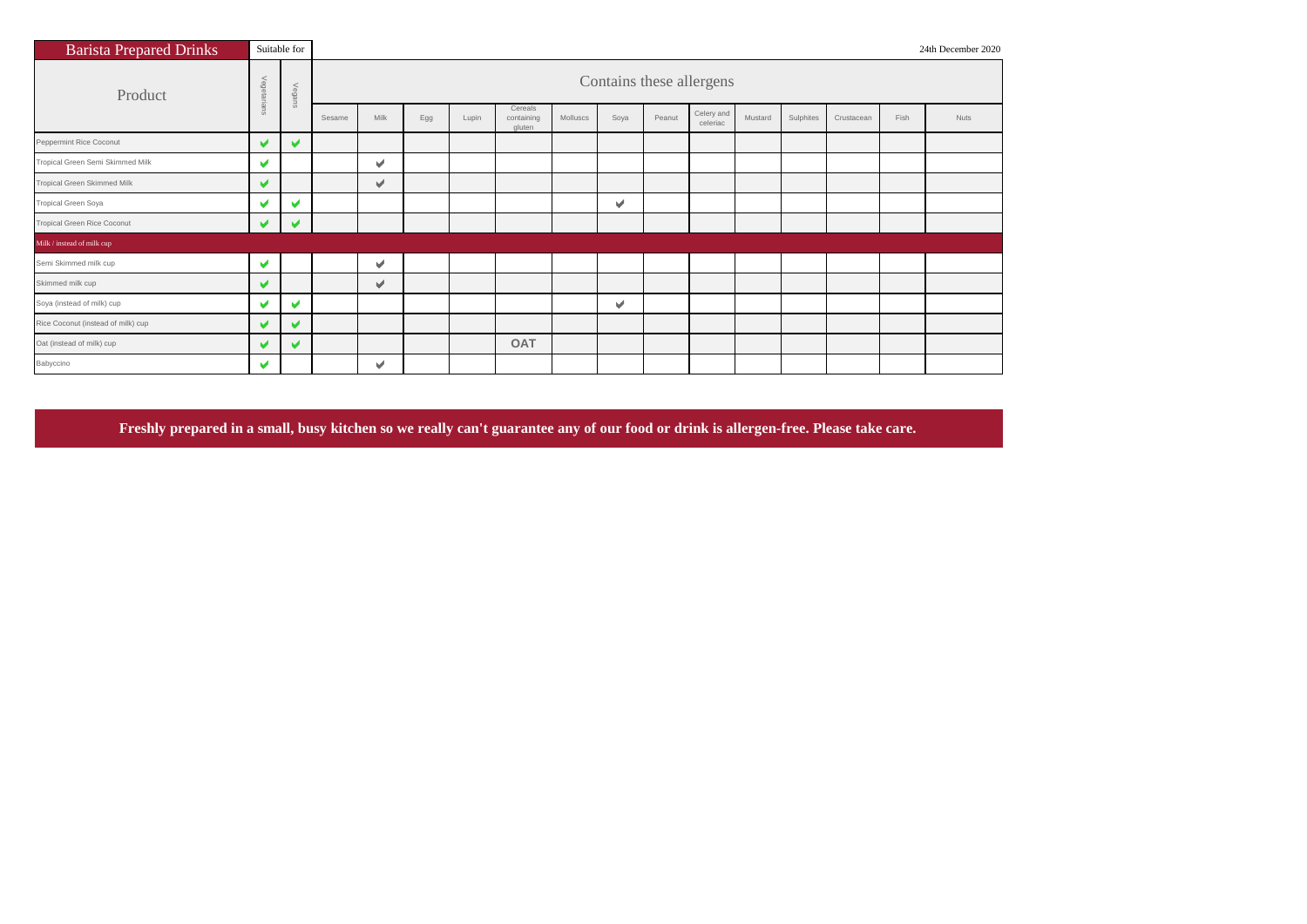| <b>Local BTS Products</b>     |                       | Suitable for |        |      |     |       |                                 |          |      |                          |                        |         |           |            |      | 24th December 2020 |
|-------------------------------|-----------------------|--------------|--------|------|-----|-------|---------------------------------|----------|------|--------------------------|------------------------|---------|-----------|------------|------|--------------------|
| Product                       | Vegetarians           | Vegans       |        |      |     |       |                                 |          |      | Contains these allergens |                        |         |           |            |      |                    |
|                               |                       |              | Sesame | Milk | Egg | Lupin | Cereals<br>containing<br>gluten | Molluscs | Soya | Peanut                   | Celery and<br>celeriac | Mustard | Sulphites | Crustacean | Fish | <b>Nuts</b>        |
| Booster Juice                 | V                     |              |        |      |     |       |                                 |          |      |                          |                        |         |           |            |      |                    |
| <b>Exotic Smoothie</b>        | ✔                     |              |        |      |     |       |                                 |          |      |                          |                        |         |           |            |      |                    |
| Green Power                   | $\blacktriangledown$  |              |        |      |     |       |                                 |          |      |                          |                        |         |           |            |      |                    |
| Charitea - Green              | $\blacktriangledown$  |              |        |      |     |       |                                 |          |      |                          |                        |         |           |            |      |                    |
| Chairtea - Black              | $\blacktriangleright$ |              |        |      |     |       |                                 |          |      |                          |                        |         |           |            |      |                    |
| Charitea - Red                | V                     |              |        |      |     |       |                                 |          |      |                          |                        |         |           |            |      |                    |
| Charitea - Mate               | $\blacktriangleright$ |              |        |      |     |       |                                 |          |      |                          |                        |         |           |            |      |                    |
| San Pellegrino - Lemon        | $\blacktriangledown$  |              |        |      |     |       |                                 |          |      |                          |                        |         |           |            |      |                    |
| San Pellegrino - Blood Orange | $\blacktriangleright$ |              |        |      |     |       |                                 |          |      |                          |                        |         |           |            |      |                    |
| San Pellegrino - Grapefruit   | $\blacktriangleright$ |              |        |      |     |       |                                 |          |      |                          |                        |         |           |            |      |                    |
| Shot - Lemon & Honey          | $\blacktriangledown$  |              |        |      |     |       |                                 |          |      |                          |                        |         |           |            |      |                    |
| Shot - Carrot & Ginger        | $\blacktriangledown$  |              |        |      |     |       |                                 |          |      |                          |                        |         |           |            |      |                    |
| Shot - Tumeric                | $\blacktriangleright$ |              |        |      |     |       |                                 |          |      |                          |                        |         |           |            |      |                    |